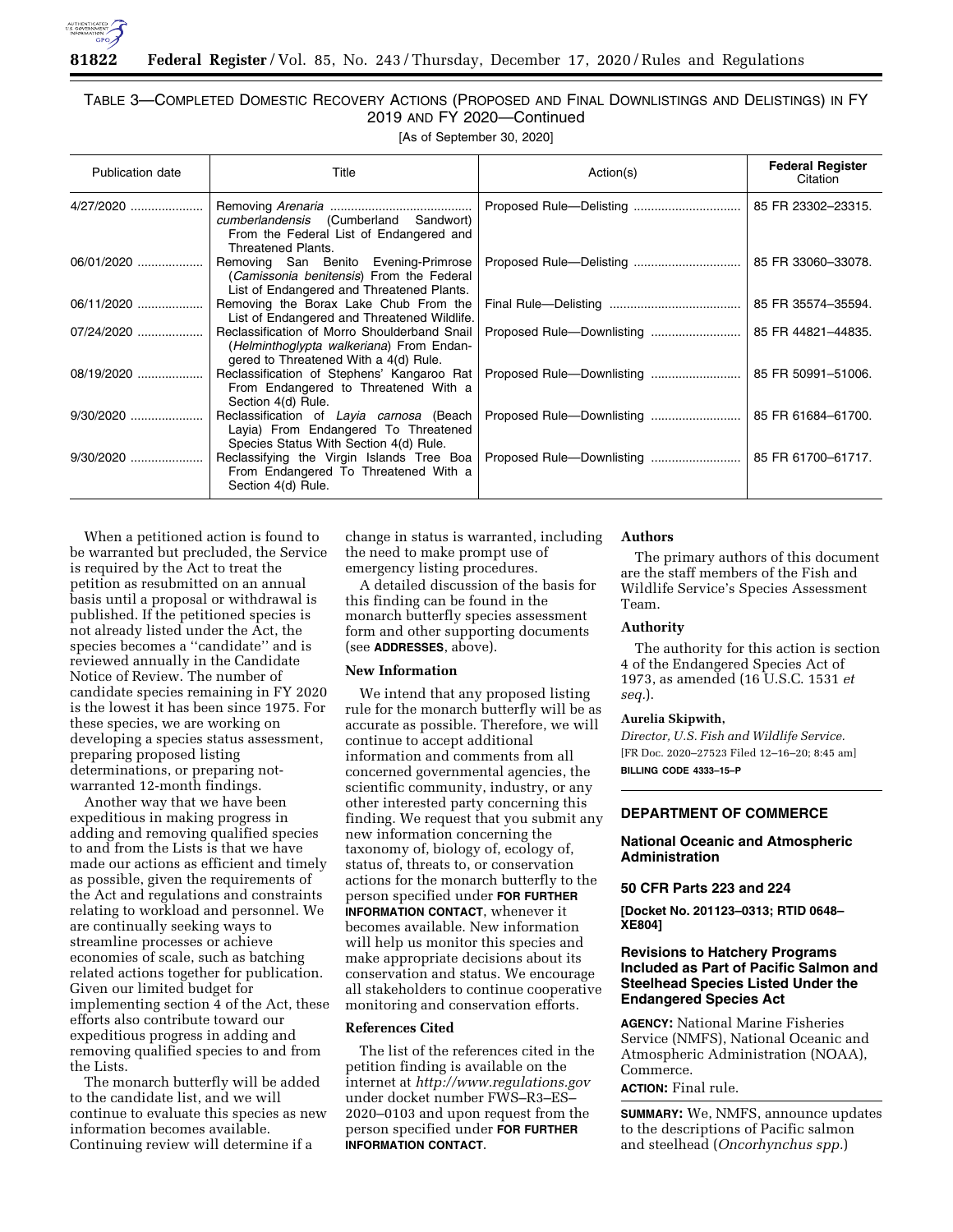species that are currently listed as threatened or endangered under the Endangered Species Act of 1973 (ESA). Updates include the addition or removal of specific hatchery programs, as well as clarifying changes to the names of specific hatchery programs included as part of the listings of certain Pacific salmon and steelhead species. These changes are informed by our most recent ESA 5-year reviews, which were completed in 2016. We are not changing the ESA-listing status of any species under NMFS's jurisdiction, or modifying any critical habitat designation. The updates also include minor changes in terminology to standardize species descriptions. **DATES:** This final rule is effective

December 17, 2020.

**ADDRESSES:** NMFS, Protected Resources Division, 1201 NE Lloyd Boulevard, Suite 1100, Portland, OR 97232.

**FOR FURTHER INFORMATION CONTACT:**  Robert Markle, NMFS, West Coast Region, Protected Resources Division, 1201 NE Lloyd Blvd., Suite 1100, Portland, OR 97232, by phone at (503) 230–5433, or by email at *[robert.markle@](mailto:robert.markle@noaa.gov) [noaa.gov.](mailto:robert.markle@noaa.gov)* You may also contact Maggie Miller, NMFS, Office of Protected Resources, (301) 427–8403. Copies of the 5-year status reviews can be found on our website at *[https://](https://www.fisheries.noaa.gov/action/2016-5-year-reviews-28-listed-species-pacific-salmon-steelhead-and-eulachon) [www.fisheries.noaa.gov/action/2016-5](https://www.fisheries.noaa.gov/action/2016-5-year-reviews-28-listed-species-pacific-salmon-steelhead-and-eulachon) [year-reviews-28-listed-species-pacific](https://www.fisheries.noaa.gov/action/2016-5-year-reviews-28-listed-species-pacific-salmon-steelhead-and-eulachon)[salmon-steelhead-and-eulachon.](https://www.fisheries.noaa.gov/action/2016-5-year-reviews-28-listed-species-pacific-salmon-steelhead-and-eulachon)* 

# **SUPPLEMENTARY INFORMATION:**

#### **Background**

Section 4 of the ESA provides for NMFS and the U.S. Fish and Wildlife Service (FWS) to make determinations as to the endangered or threatened status of ''species'' in response to petitions or on their own initiative. In accordance with the ESA, we (NMFS) make determinations as to the threatened or endangered status of species by regulation. These regulations provide the text for each species' listing and include the content required by the ESA section 4(c)(1). We enumerate and maintain a list of species under our jurisdiction which we have determined to be threatened or endangered at 50 CFR 223.102 (threatened species) and 50 CFR 224.101 (endangered species) (hereafter referred to as the ''NMFS Lists''). The FWS maintains two master lists of all threatened and endangered species, *i.e.,* both species under NMFS's jurisdiction and species under FWS's jurisdiction (the ''FWS Lists'') at 50 CFR 17.11 (threatened and endangered animals) and 50 CFR 17.12 (threatened and endangered plants). The term ''species'' for listing purposes under the

ESA includes the following entities: Species, subspecies, and, for vertebrates only, ''distinct population segments (DPSs).'' Steelhead are listed as DPSs and Pacific salmon are listed as ''evolutionarily significant units (ESUs),'' which are essentially equivalent to DPSs for the purpose of the ESA.

For West Coast salmon and steelhead, many of the ESU and DPS descriptions include fish originating from specific artificial propagation programs (*e.g.,*  hatcheries) that, along with their naturally-produced counterparts, are included as part of the listed species. NMFS' Policy on the Consideration of Hatchery-Origin Fish in Endangered Species Act Listing Determinations for Pacific Salmon and Steelhead (Hatchery Listing Policy) (70 FR 37204, June 28, 2005) guides our analysis of whether individual hatchery programs should be included as part of the listed species. The Hatchery Listing Policy states that hatchery programs will be considered part of an ESU/DPS if they exhibit a level of genetic divergence relative to the local natural population(s) that is not more than what occurs within the ESU/DPS. In applying the Hatchery Listing Policy, we use a variety of sources to reach conclusions about divergence.

Section 4(c)(2)(A) of the ESA requires regular review of listed species to determine whether a species should be delisted, reclassified, or retain its current classification (16 U.S.C. 1533(c)(2)). We completed our most recent 5-year review of the status of ESA-listed salmon ESUs and steelhead DPSs in California, Oregon, Idaho, and Washington in 2016 (81 FR 33468, May 26, 2016). As part of the 5-year review, we reviewed the classification of all West Coast salmon and steelhead hatchery programs, guided by our Hatchery Listing Policy. We considered the origin for each hatchery stock, the location of release of hatchery fish, and the degree of known or inferred genetic divergence between the hatchery stock and the local natural population(s). A NMFS internal memorandum (Jones 2015) explains the results of our hatchery program review. Jones (2015) found that, based on the best scientific evidence available, some hatchery programs should be reclassified, that is, added to or removed from the description of the relevant ESUs/DPSs.

On October 21, 2016, we proposed to revise the NMFS Lists based on the aforementioned review and we solicited public comments (81 FR 72759). The proposed revisions to listed species descriptions included:

(1) Adding new hatchery programs that meet the Hatchery Listing Policy criteria for inclusion, or adding programs that resulted from dividing existing listed hatchery programs into separate programs with new names;

(2) Removing hatchery programs that have been terminated and do not have any fish remaining from the program, or removing previously listed hatchery programs that were subsumed by another listed program;

(3) Revising some hatchery program names for clarity or to standardize conventions for naming programs; and

(4) Making minor changes in terminology to standardize species descriptions.

The approach we used in the proposed rule and this final rule to determine which hatchery programs are included within an ESU or DPS is consistent with the approach taken in the 2016 status review. That is, as part of our status reviews, we reviewed hatchery programs under our Hatchery Listing Policy and concluded that some changes to the list of hatchery programs included in certain ESUs and DPSs were warranted. Those changes included updates to hatchery program names as well as the inclusion of new programs and the removal of programs that had been discontinued. However, as indicated in the 2016 status review, none of these changes resulted in a change to the listing status of an ESU or DPS because none of the changes affected the extinction risk of the ESU or DPS.

# **Comments Received in Response to the Proposed Rule and Responses**

We received 23 comments on the proposed rule via *[www.regulations.gov,](http://www.regulations.gov)*  letter, or email. These comments were submitted by individuals, state agencies, non-governmental organizations, and tribes or tribal representatives. Many of the submissions included similar comments, and several were form letters. We reviewed all comments for substantive issues or new information and identified several broad issues of concern. In the text below we have organized comments by major issue categories, summarized the comments for brevity and clarity, and addressed similar comments with common responses where possible. After considering all comments, we made changes or clarifications in the final rule as explained below.

*Comment 1—Genetic and Ecological Risk of Hatchery Programs:* Numerous commenters stated their opposition to the release of hatchery fish into areas with natural populations. They also opposed adding new hatchery programs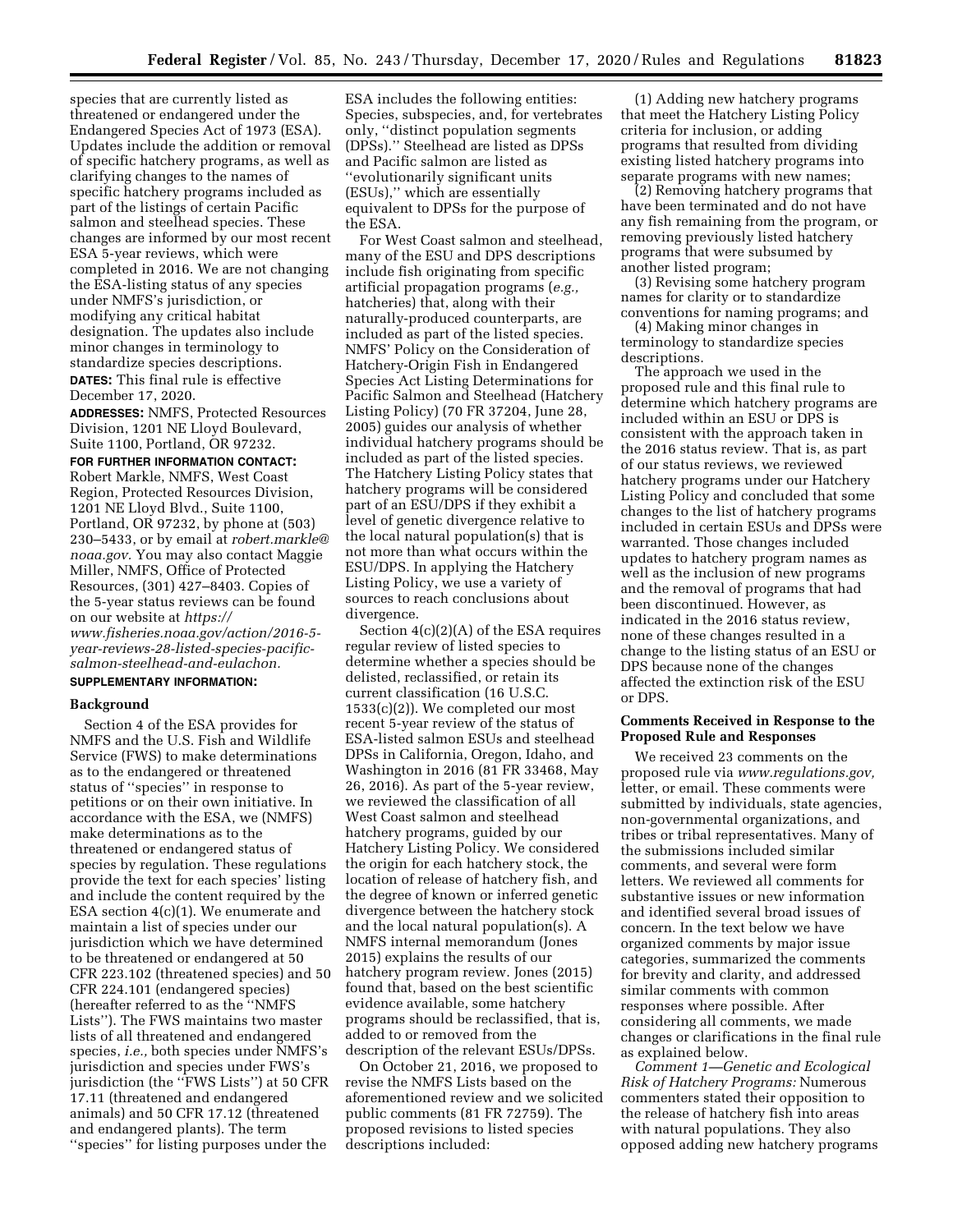to ESA-listed ESUs or DPSs. Commenters stated that NMFS is failing to adequately address the deleterious genetic and ecological effects of hatchery fish, and requested that we convene a panel of experts to revise and update our Hatchery Listing Policy.

*Response:* This final rule arises from our obligation under ESA section 4(c)(2) to regularly assess the status of listed species and determine whether they should be de-listed or changed in classification from threatened to endangered or vice-versa. 16 U.S.C. 1531(c)(2). In 2016, we assessed the composition of salmonid ESUs and DPSs pursuant to the requirements of the ESA and our Hatchery Listing Policy to determine whether any changes were warranted.

The Hatchery Listing Policy was developed, in part, in response to the lawsuit *Alsea Valley Alliance* v. *Evans*  (2001) (*Alsea* decision), where a U.S. District Court ruled that NMFS cannot exclude hatchery fish from an ESA listing if NMFS determines that such fish comprise part of the listed ESU/DPS under the applicable ESA standards. The Hatchery Listing Policy was subsequently upheld in the lawsuit *Trout Unlimited* v. *Lohn* (2009). In that case, the court upheld NMFS' determination to include both hatchery and natural fish in a listed steelhead DPS, despite the potential threats posed by hatchery fish. The court noted that the listing process comprises two distinct phases: The initial decision regarding the composition of the DPS, and the subsequent decision whether to list the DPS.

Our recommendation to include a hatchery program in an ESA-listed ESU or DPS does not reflect a de-emphasis of the risks from hatchery programs. The Hatchery Listing Policy guiding our recommendation acknowledges such risks and their impacts on the adaptive genetic diversity, reproductive fitness, and productivity of the ESU. If we determine that a hatchery program warrants inclusion in an ESU or DPS, we consider effects of the hatchery fish on the natural fish comprising the ESU/ DPS in determining how the ESU/DPS should be classified under ESA section 4(c). For the hatchery programs that are being added, a summary of findings from this analysis can be found in Jones (2015).

The Hatchery Listing Policy states that hatchery programs will be considered part of an ESU/DPS if they exhibit a level of genetic divergence relative to the local natural population(s) that is not more than what occurs within the ESU/DPS. We are not changing or weakening our application

of this moderate divergence criterion relative to how we have applied it in the past.

We do not believe there is a need to revise our Hatchery Listing Policy, and reiterate that the policy does recognize the risks from hatchery programs and allows us to evaluate them in a manner commensurate with the potential benefits of the programs.

Of note, many hatchery programs have undergone or are undergoing review under our ESA section 4(d) regulations at 50 CFR 223.203(d)(5) (4(d) Rule). When NMFS determines that a Hatchery and Genetic Management Plan (HGMP) meets the 4(d) Rule requirements and approves the HGMP, then the ESA's prohibitions against take of threatened species do not apply to program activities. When we list a hatchery program under the ESA, it does not automatically receive an exemption from the ESA's prohibitions against take. In evaluating whether to approve an HGMP under the 4(d) Rule, NMFS carries out consultation under ESA section 7 to ensure that HGMP implementation is not likely to jeopardize any listed species or destroy or adversely modify its critical habitat. This provides another means for NMFS to evaluate the effects of hatchery fish on the ESU/DPS to which they belong and recommend management measures to improve hatchery operations.

*Comment 2—Use of Best Available Science:* Numerous commenters stated that the Hatchery Listing Policy and the moderate divergence criterion are not consistent with the best available science. Three commenters stated that use of a criterion that focuses solely on genetics—without attention to life history, ecology, and population demographics—is inadequate. Related comments questioned the current relevance of supporting documents including the Jones (2011, 2015) memos and two reports, the Salmon and Steelhead Assessment Group's (SSHAG), ''Hatchery Broodstock Summaries and Assessments for Chum, Coho, and Chinook,'' and the Salmonid Hatchery Inventory and Effects Evaluation Report (SHIEER) titled ''An Evaluation of the Effects of Artificial Propagation on the Status and Likelihood of Extinction of West Coast Salmon and Steelhead under the Federal Endangered Species Act'' (SSHAG 2003, SHIEER 2004).

*Response:* The best available information upon which to determine whether hatchery programs should be included in a salmon ESU or steelhead DPS is referenced in Jones (2015). This report, in conjunction with individual HGMPs and associated section 7

consultations, is the most comprehensive and current information available. In the few cases where commenters provided new information, we considered the information (see *Revisions to Threatened Species Descriptions* and *Revisions to Endangered Species Descriptions,*  below). In most cases, commenters provided no new information for us to consider. Under the Hatchery Listing Policy, we base our determinations of species status under the ESA on the status of the entire ESU/DPS, including hatchery fish. We recognize that important genetic resources representing the ecological and genetic diversity of species can reside in hatchery fish as well as natural fish. We apply the Hatchery Listing Policy in support of the conservation of naturallyspawning salmon and the ecosystems upon which they depend, consistent with section 2(b) of the ESA.

*Comment 3—Justification for the Rule and Data Sources:* Numerous comments asserted that the proposed rule did not provide adequate justification to support our proposed revisions. Comments requested more detail about the criteria, data, and analytical methods that we used to evaluate each hatchery program. Several comments asked how the level of divergence between hatchery and natural populations is measured. Other comments stated that pHOS (proportion of spawners of hatchery origin) and PNI (the proportionate natural influence in a natural salmon or steelhead population) metrics should have been explained and evaluated in the proposed rule. In sum, the commenters requested that we more clearly link our proposed revisions to supporting documentation, including the 5-year status reviews and relevant HGMPs.

*Response:* We apply the best available information when determining whether a hatchery program should be included in an ESU or DPS. The primary sources of information that NMFS considers in defining each ESU/DPS, including recently approved HGMPs, are referenced in Jones (2015), which was cited in the proposed rule. NMFS' most recent 5-year reviews (81 FR 33468, May 26, 2016), which were also cited in the proposed rule, describe relationships, risks, benefits, and uncertainties of specific hatchery stocks relative to natural populations of ESUs/DPSs. Links to these 5-year reviews can be found on our website (*[https://](https://www.fisheries.noaa.gov/action/2016-5-year-reviews-28-listed-species-pacific-salmon-steelhead-and-eulachon) [www.fisheries.noaa.gov/action/2016-5](https://www.fisheries.noaa.gov/action/2016-5-year-reviews-28-listed-species-pacific-salmon-steelhead-and-eulachon) [year-reviews-28-listed-species-pacific](https://www.fisheries.noaa.gov/action/2016-5-year-reviews-28-listed-species-pacific-salmon-steelhead-and-eulachon)[salmon-steelhead-and-eulachon](https://www.fisheries.noaa.gov/action/2016-5-year-reviews-28-listed-species-pacific-salmon-steelhead-and-eulachon)*). For many species, data are not available to quantitatively assess the level of genetic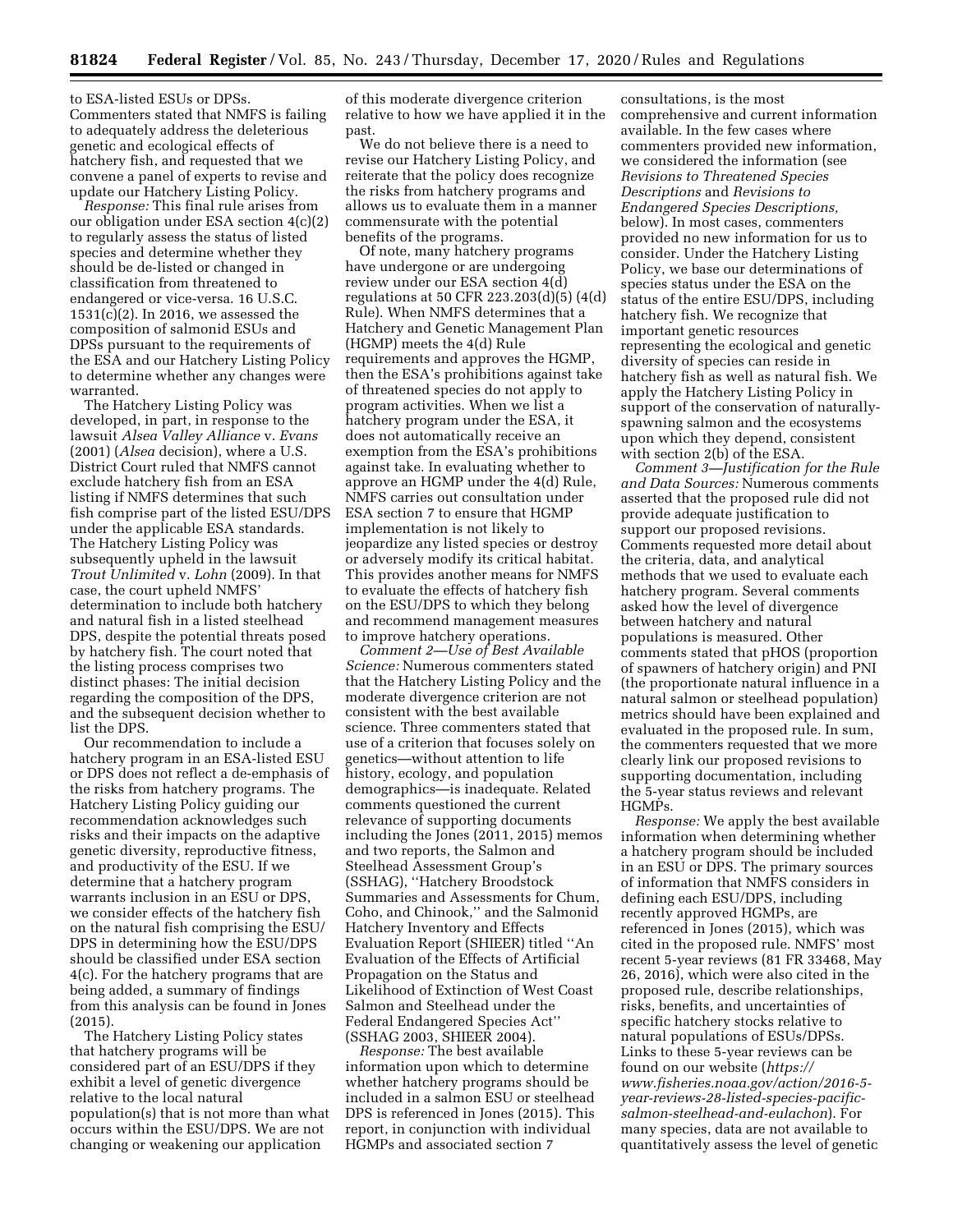divergence between a hatchery stock and natural populations, and so surrogate information must be used.

We agree that the pHOS and PNI metrics are helpful in assessing the effects of hatchery programs and we did evaluate the most recently available pHOS and PNI information. The widelyused demographic metrics pHOS, pNOB (proportion of broodstock of natural origin) and PNI are typically used as measures of genetic risk associated with program operations. In the absence of historical genetic databases, we use these metrics extensively in making decisions regarding levels of divergence. A summary of the analysis of these metrics for each hatchery program can be found in Jones (2015).

*Comment 4—Need for Approved HGMPs:* A commenter stated that the listed ESU/DPS should only include hatchery programs that have been evaluated under the ESA. The commenter asserted that the proposed rule ''notably leaves out the critical details within approved HGMPs that link to broodstock source, breeding and rearing protocols, monitoring and genetics,'' and ''without that information any inclusion of additional hatcheries, or even previously included hatcheries, lacks the scientific rigor that is required to include a hatchery population within the DPS/ESU.''

*Response:* Under our Hatchery Listing Policy, we assess whether hatchery programs should be included in an ESU or DPS based on the best available scientific information and the standards identified in the policy. By contrast, evaluation of an HGMP under the ESA is a separate process from our listing determinations under ESA section 4(c). HGMP reviews involve a separate, legal determination as to whether a hatchery program qualifies for an exemption from the ESA's take prohibition. The inclusion of a hatchery program in a listing does not authorize the propagation of that hatchery stock, and each hatchery program must still undergo ESA review before it can be exempted from the ESA's take prohibition.

*Comment 5—Reproductive Fitness of Hatchery Fish:* A commenter asked, ''Where are the documents that set forth the reproduction success rates of the genetically similar hatchery fish to establish whether they can promote wild fish recovery?''

*Response:* The relevant information associated with the decision herein is whether the level of genetic divergence of the hatchery stock is not more than what occurs within the natural population. Consequently, reproductive success was not evaluated. An

evaluation of available reproductive success information would occur during our consideration of an HGMP.

*Comment 6—Conservation Value of Hatchery Programs Using Local Broodstock:* Several commenters stated that NMFS has acknowledged the limited conservation value of segregated hatchery programs using broodstocks derived from local populations, yet has adopted a standard that encompasses virtually all hatchery programs using local broodstock. Several commenters also recommended that we exclude ''segregated'' hatchery programs because they serve no conservation purpose (*e.g.,* the Deep River Net Pen-Washougal, Klaskanine Hatchery, Bonneville Hatchery, and Cathlamet Channel Net Pen Programs within the Lower Columbia River ESU). The commenter stated that high stray rates from these segregated hatchery programs result in the fish from these programs appearing to be ''no more than moderately diverged'' from natural populations, while the listed natural populations decrease in fitness and recovery potential as a result of genetic introgression from the hatchery strays.

*Response:* The fundamental issue in determining the listing status of a hatchery program is its divergence from natural populations, not the purpose of the hatchery (*i.e.,* conservation or harvest). Including a hatchery program in an ESU or DPS listing does not endorse its use for any purpose, but rather acknowledges that fish from the program are within the range of genetic diversity exhibited by naturally produced fish in the ESU/DPS. Many hatchery programs designed without conservation intent use local broodstock. We evaluate any potential impact associated with the release of hatchery program fish in the wild during our consideration of an HGMP.

*Comment 7—Genetic Introgression:*  Several commenters stated that genetic introgression (the transfer of genetic information) between hatchery and natural fish increases the likelihood that hatchery stocks will qualify for inclusion in an ESU/DPS listing when using the moderate divergence criterion. One commenter provided an analysis for Puget Sound steelhead, calculating Fst/Gst for five listed natural populations and two unlisted, segregated hatchery programs derived from Chambers Creek hatchery broodstock. The commenter noted that in their example, NMFS correctly declined to list the segregated steelhead programs under the ESA, due to their high degree of domestication. The commenter stated that absent biologically credible, measurable

criteria for determining divergence, decisions to either include or exclude hatchery populations from listing will be arbitrary and inconsistent.

*Response:* As stated above, NMFS is required to use the best available information when making ESA listing decisions. The ESA requires that we conduct status reviews for listed species every 5 years. Prior to our review, we publish a **Federal Register** notice requesting information pertinent to our reviews. We then review this information to inform our assessment of the species' ESA status. As part of that assessment, we consider species composition, including whether any hatchery programs should be included in the listed entity.

For many listed ESUs/DPSs, metrics such as Fst, or even pHOS and PNI (as mentioned in an earlier comment) are not available. As a result, mandating a quantitative genetics approach to our listing decisions is impossible due to such data limitations. As mentioned above, we are required to decide whether or not to include a hatchery program as part of a listed ESU/DPS using the best available information. The analysis of Puget Sound steelhead provided by the commenter noted above provides a good example of the limitations of genetic data. Based on molecular genetic markers, winter steelhead derived from Chambers Creek hatchery broodstock do not appear to be substantively diverged from other naturally-spawning populations, suggesting that such hatchery fish may warrant listing as part of the Puget Sound steelhead DPS. However, fish from this hatchery program are not listed due to domestication, which has occurred over several generations and resulted in a noticeably earlier run timing and poorer productivity than natural typical Puget Sound steelhead populations.

In our analysis we use a qualitative categorization scheme based on SSHAG (2003), which we believe is the best way to consistently evaluate hatchery programs at this time. We categorize each hatchery program as category 1 through category 4, based on the program's degree of divergence from the natural population. Programs designated category 1 and 2 are included as part of the listed ESU/DPS because they have a minimal to moderate level of genetic divergence based on the best available information. Furthermore, our determination whether to include a hatchery program in a listing, as we mentioned above, is not to be conflated with program purpose or program type.

*Comment 8—Release Location:* A commenter inquired about how release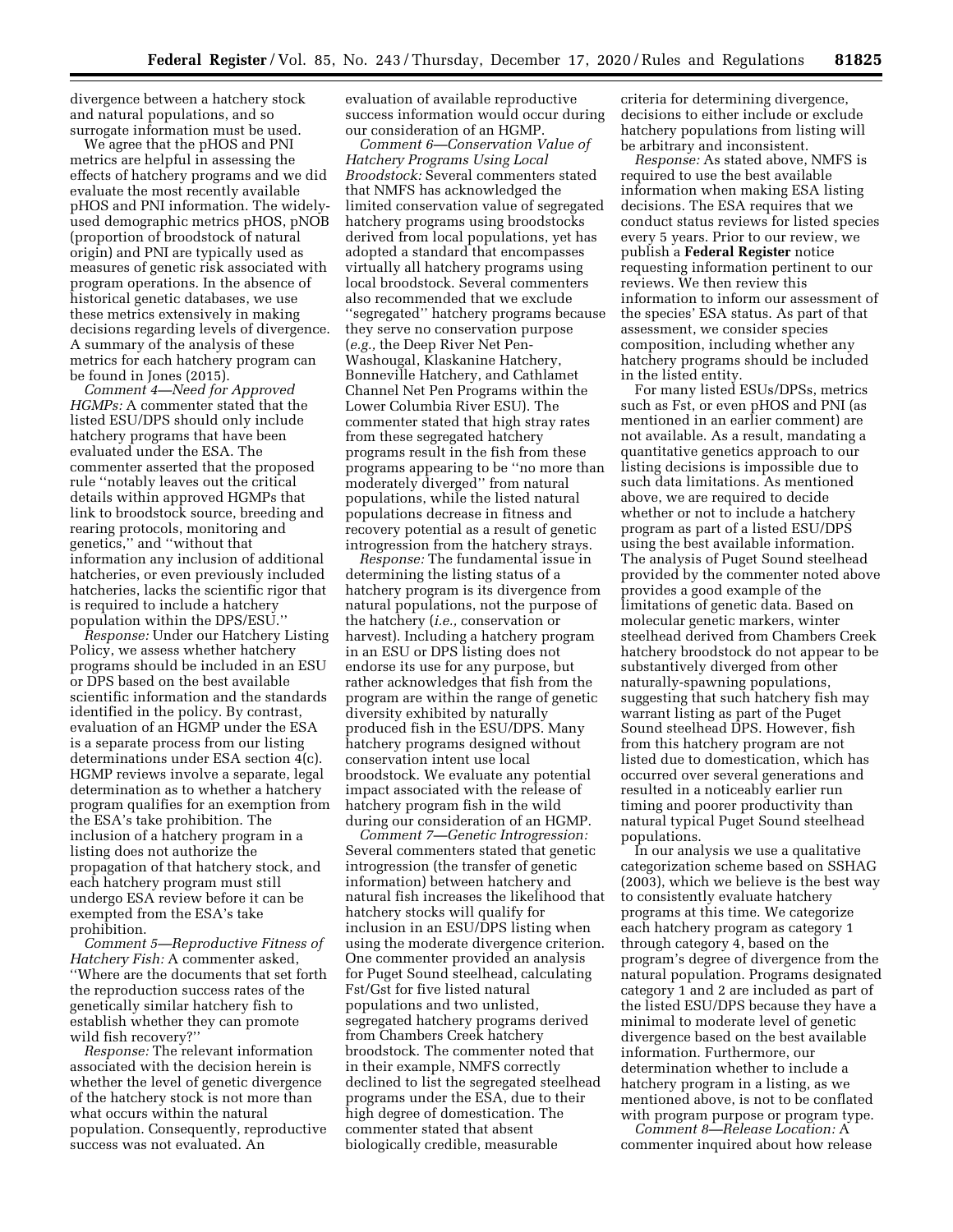location affects our evaluation of the listing status of a hatchery program. The commenter stated that ''if fish used in a hatchery program are of ESU origin and within the accepted divergence limits of the ESU, then it would seem that these fish, biologically, are part of the ESU, no matter the location of release from a hatchery program.''

*Response:* We agree in circumstances where those release locations are within the ESU/DPS range, and this idea is the impetus for many of our decisions to add certain hatchery programs to the listing. However, there are a few exceptions, largely for reintroduction programs where listed fish are moved to a separate geographic location and used to create a stock that adapts, over time, to the new geographic location (*i.e.,*  coho salmon in the Upper Columbia and Snake River Basins).

*Comment 9—Puget Sound Steelhead Hatchery Program Divergence:* One commenter stated that the Jones (2015) memo cited in the proposed rule seems to carry forward estimates of divergence between hatchery and natural production from the 2003 SSHAG document, which were overestimated out of caution, due to a lack of data. The commenter stated that more recent information is available in revised HGMPs for Puget Sound steelhead, for example the proportion of natural-origin broodstock used in each hatchery program and the proportion of hatchery fish found in carcass surveys of the rivers. The degree of gene flow inferred from these revised HGMPs indicates that the 'moderate' divergence classification (category 2 in the Jones 2015 memo) should be replaced with 'minimal' divergence (category 1 in the Jones 2015 memo).

*Response:* There are only a few steelhead programs in Puget Sound where hatchery and natural fish are integrated. In Table 4 of Jones (2015), we identified three programs that are ongoing; the Green River Natural, the White River Supplementation, the Elwha River. We are adding the new Fish Restoration Facility program to the Puget Sound steelhead DPS. All of these are classified as category 1's with the exception of the Green River Natural program, which is classified as a category 1 or 2. Thus, we think our listing decisions are in line with the commenter's statement.

*Comment 10—Experimental Populations:* Two commenters stated that hatchery fish used for experimental populations should ''not necessarily'' be excluded from listing. The commenters pointed out that hatchery fish used to establish an experimental population may meet the criteria for inclusion in an ESU/DPS and could potentially be used later for recovery.

*Response:* The ESA includes provisions in section 10 for designating experimental populations (50 CFR 17.80 through 17.86). All such populations have potential value for the recovery of salmon and steelhead, but ESA section 10(j) requires that they be designated either as essential or nonessential for recovery. Nonessential experimental populations (NEP) are treated as proposed for listing under the ESA for purposes of section 7 of the ESA, while essential populations are treated as a threatened species. To date, all salmon/ steelhead hatchery programs associated with experimental populations are designated as nonessential. Under the ESA, NEPs do not receive the same level of protection as populations listed as threatened or endangered. Thus, we believe it was more consistent with the ESA's treatment of NEPs to consider their associated hatchery programs as not listed. In the future, new salmon hatchery programs could be considered essential for recovery and thus experimental populations could include such hatchery fish in the listing.

*Comment 11—Winthrop National Fish Hatchery Program and Okanogan NEP:* Two commenters requested clarification regarding the Winthrop National Fish Hatchery Program in the Upper Columbia spring-run Chinook salmon ESU. One comment stated that ''it is unclear if the designated [section] 10(j) NEP program is included as part of this Winthrop National Fish Hatchery Program'' and requested that NMFS include language in the species listing to eliminate any ambiguity. The other comment recommended that we include in the listing the Chief Joseph Hatchery Program that uses ESA-listed broodstock from the Winthrop National Fish Hatchery Program for rearing and release in the Okanogan NEP. This second commenter asserted that the fish at the Chief Joseph Hatchery are still of ESU origin and within the acceptable divergence level, and therefore should carry the protections of the ESA prior to their release into the NEP.

*Response:* The Okanogan NEP and the Winthrop National Fish Hatchery share a common broodstock, however the Okanogan NEP fish are reared in a separate hatchery (Chief Joseph Hatchery), and are released in a different river basin located outside the geographic range of the ESU. The Jones memo (2015) documents that the Winthrop National Fish Hatchery Program provides fish for the Okanogan spring Chinook salmon reintroduction. We agree that spring Chinook salmon from the Winthrop National Fish

Hatchery being reared in the Chief Joseph hatchery should still be included as part of the Upper Columbia River spring-run Chinook salmon listing. However, upon release into the Okanogan River basin these fish would no longer be considered part of the endangered Upper Columbia spring-run Chinook salmon ESU. Consistent with our regulations at 50 CFR 223.102(e), such fish would instead be considered members of the threatened NEP of Upper Columbia spring-run Chinook salmon when, and at such times as, they are found in the mainstem or tributaries of the Okanogan River from the Canada-United States border to the confluence of the Okanogan River with the Columbia River, Washington.

*Comment 12—STEP Programs:* A commenter stated that Salmon and Trout Enhancement Programs (STEP) should be excluded from listing, stating that these programs lack monitoring of broodstock, release sites and strategies, and return rates.

*Response:* We base our listing determinations on the best scientific information available. While monitoring data may be limited for STEP programs, we have evaluated the origin and history of their broodstocks and conclude that several programs warrant inclusion in the ESU/DPS listing.

*Comment 13—Lower Columbia River Chinook Salmon Programs:* One commenter stated that the Lower Columbia River Chinook salmon Cathlamet Channel Net Pens program and the Lower Columbia River coho salmon Clatsop County Fisheries Net Pen program should not be included in the Lower Columbia River Chinook salmon ESU. The basis for this comment is that these net pen programs produce Chinook salmon for selective harvest purposes and not for conservation.

*Response:* Non-biological considerations, including whether a hatchery program is planned to contribute to ESU recovery or to harvest, are not a factor in listing decisions. In this case, based on available biological information, spring-run Chinook salmon from net pens in the lower Columbia River are not more than moderately diverged from the Lower Columbia River Chinook Salmon ESU.

*Comment 14—Cowlitz River Spring Chinook Salmon Hatchery:* A comment stated that the Cowlitz River spring-run Chinook salmon hatchery program is not listed and thus two programs that use this stock, Cathlamet net pens program and the Friends of the Cowlitz program, should be removed from listing.

*Response:* The commenter is in error. The Cowlitz River spring-run Chinook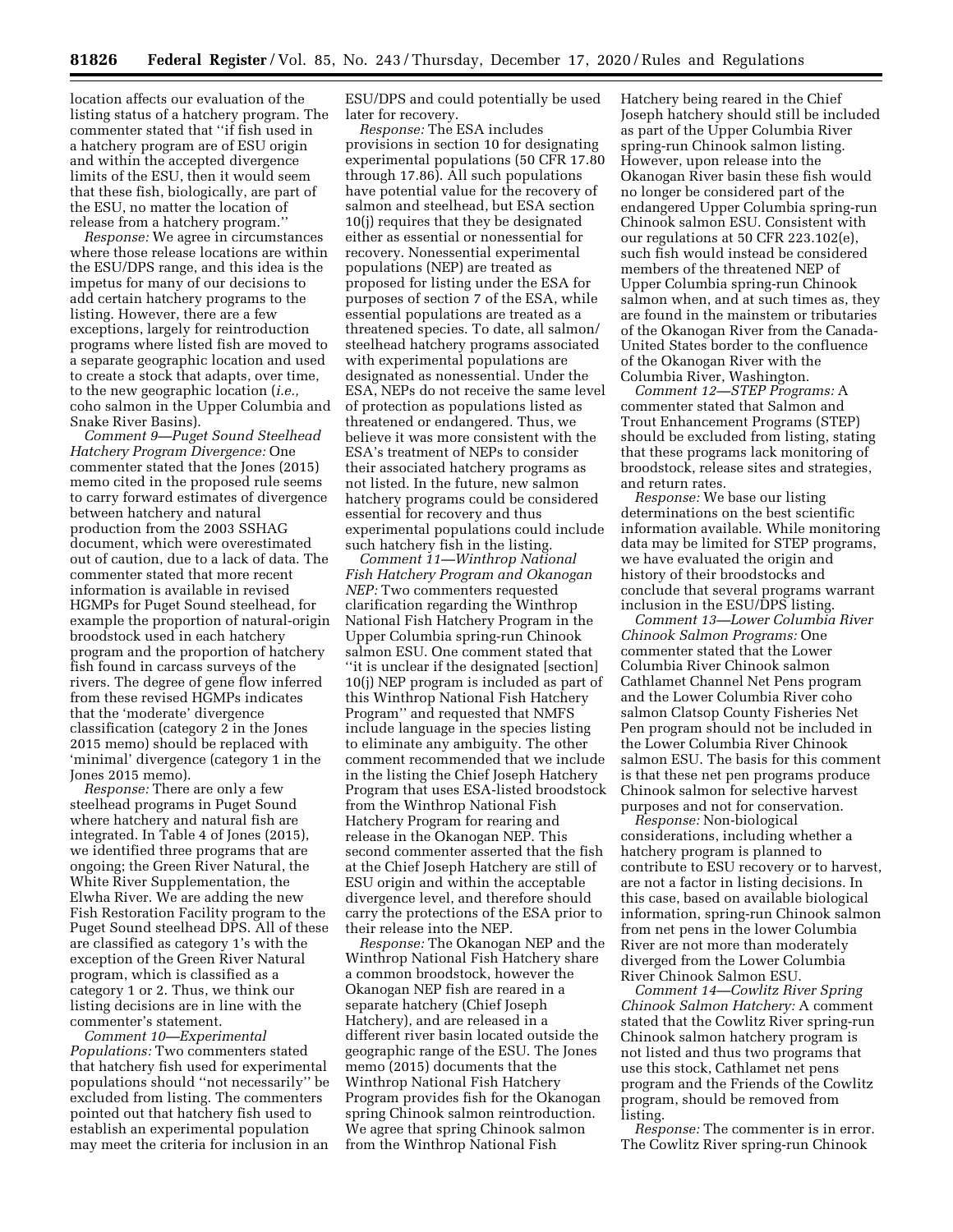salmon hatchery program is included in the Lower Columbia River Chinook Salmon ESU and is listed under the ESA (50 CFR 223.102).

*Comment 15—Lower Columbia River Coho Salmon Description:* The Lower Columbia River coho salmon ESU description contains Eagle Creek National Fish Hatchery Program, Bonneville/Cascade/Oxbow Hatchery Program, and Kalama River Type N Program, which provide broodstock sources to reintroduce coho in the Clearwater and Grande Ronde basins. A comment suggested adding to the ESU description that the listing ''excludes Clearwater and Grande Ronde production groups.''

*Response:* Snake River coho salmon were extirpated in the Snake River basin by 1986. Coho salmon were reintroduced to the Clearwater subbasin in 1994 and the Grande Ronde/Lostine subbasin in 2017 using broodstock from the Lower Columbia River ESU. Lower Columbia River coho salmon are described in the CFR as ''naturally spawned coho salmon originating from the Columbia River and its tributaries downstream from the Big White Salmon and Hood Rivers (inclusive) and any such fish originating from the Willamette River and its tributaries below Willamette Falls.'' By this definition, Lower Columbia River coho salmon occurring in the Snake River basin are excluded from the listing and we see no need to add the commenter's proposed new language.

*Comment 16—Snake River Sockeye Salmon Hatchery Programs:* One comment stated that only the Redfish Lake Captive Broodstock Program is listed, and the recently-added ''smolt production program'' is not listed but should be.

*Response:* The commenter is correct. The Redfish Lake Captive Broodstock Program currently produces the eggs used in the new smolt production program. Therefore, the smolts produced for this new hatchery program are a category 1a (Jones 2015) and should be included in the Snake River sockeye salmon ESU. We will list this program under Idaho Department of Fish and Game's program name, the ''Snake River Sockeye Salmon Hatchery Program.''

*Comment 17—Upper Salmon River Steelhead Programs:* A commenter stated that the Upper Salmon River programs are similar to the Little Salmon River in that the programs are in the process of changing stocks that do not utilize B-run steelhead from Dworshak Hatchery.

*Response:* Currently these programs still use some fish from the Dworshak

National Fish Hatchery for broodstock. Thus, these fish should be listed because the ''parent'' program is listed. NMFS may reconsider this listing decision once the programs in the Upper Salmon River no longer use Dworshak National Fish Hatchery steelhead.

*Comment 18—Dollar Creek Programs:*  A commenter suggested removing the Dollar Creek Program because it is subset of the McCall Hatchery.

*Response:* Dollar Creek is an egg box program that has its own HGMP. We will identify this program individually in the listing description because it is managed by a separate entity, it has a separate HGMP, and it is a separate line item in the 2018–2027 *U.S.* v. *Oregon Management Agreement* (*U.S.* v. *OR*). Identifying this program separately allows us to better track program implementation. In the proposed rule we identified this as the Dollar Creek Program, but have renamed it the South Fork Salmon River Eggbox Program as it is more consistent with the description in *U.S.* v. *OR.* 

*Comment 19—Listing Status of Panther Creek:* A commenter stated that we are treating populations in Panther Creek and Lookingglass Creek inconsistently. The commenter asked if functionally-extirpated populations that have been reestablished with ''within ESU'' stock (but not 'withinpopulation') would be considered to be recovered?

*Response:* We are listing Panther Creek because the fish released there are from an already listed hatchery program within the same ESU, and this is consistent with how we have handled other reintroduction programs within the same ESU/DPS for the purpose of reintroducing fish into functionally extirpated populations (*e.g.,*  Lookingglass in the Grande Ronde River Basin).

*Comment 20—Wells Fish Hatchery Program Description:* One commenter stated that the Wells Fish Hatchery program releases Columbia River steelhead smolts directly into the Columbia River and other locations, so it is not clear why in the listing language the Methow and Okanogan are listed in parentheses and the Columbia River is excluded. The commenter recommends deleting 'in the Methow and Okanogan' in the listing language.

*Response:* The Wells Program has three separate components: Releases into the Methow River, the Twisp River, and the Columbia River. The Methow River and Twisp River releases use Methow River steelhead. Previously, the rationale for excluding the Columbia River release was because it uses Wells

hatchery stock, which was created using fish from all steelhead populations returning to the Upper Columbia. Given the Wells stock is not representative of any one single population, we have decided not to list components of the Wells Program that propagate this stock.

*Comment 21—Upper Willamette River Chinook Salmon:* A commenter stated that the Jones (2015) memo did not adequately address the relationships between hatchery and natural populations of Chinook salmon and steelhead in the Willamette River. The commenter stated that recent genetic analysis by Oregon State University and the FWS suggests that the ''Willamette River population is more appropriate (sic) considered one stock and not divided between Upper Willamette and Lower Columbia River.'' The commenter suggests a more accurate delineation would be ''Willamette River stock'' and ''Columbia River stock.'' Furthermore, the commenter stated that Jones (2015) did not analyze this new genetic data, nor did it analyze proposed HGMPs for hatchery populations under the Willamette Biological Opinion or the Portland General Electric Hydropower Settlement Agreement, which requires long term changes to the hatchery populations and releases.

*Response:* This comment addresses how the Upper Willamette River Chinook salmon and Lower Columbia River Chinook salmon ESUs are defined, which is not the subject of this rulemaking.

*Comment 22—ESU Description:*  Several comments requested that we revise ESU/DPS descriptions for various reasons.

*Response:* This final rule addresses hatchery programs associated with listed ESU/DPSs. Our recentlycompleted 5-year reviews did not recommend modifications to the composition of any ESU/DPS apart from the modifications related to hatchery programs addressed in this final rule.

*Comment 23—Naming of Hatchery Programs:* A commenter stated that it is unclear what strategy NMFS used to name the different hatchery programs included in the proposed changes.

*Response:* We acknowledge that naming conventions are not always consistent. Hatchery program names sometimes include reference to stocking location and sometimes they do not. For programs with submitted HGMPs, we use program names provided in the HGMP. In general, our intention is to use program names that are commonly accepted and which provide sufficient description to identify the program.

*Comment 24—Consistency with Alsea Decision:* A commenter stated that the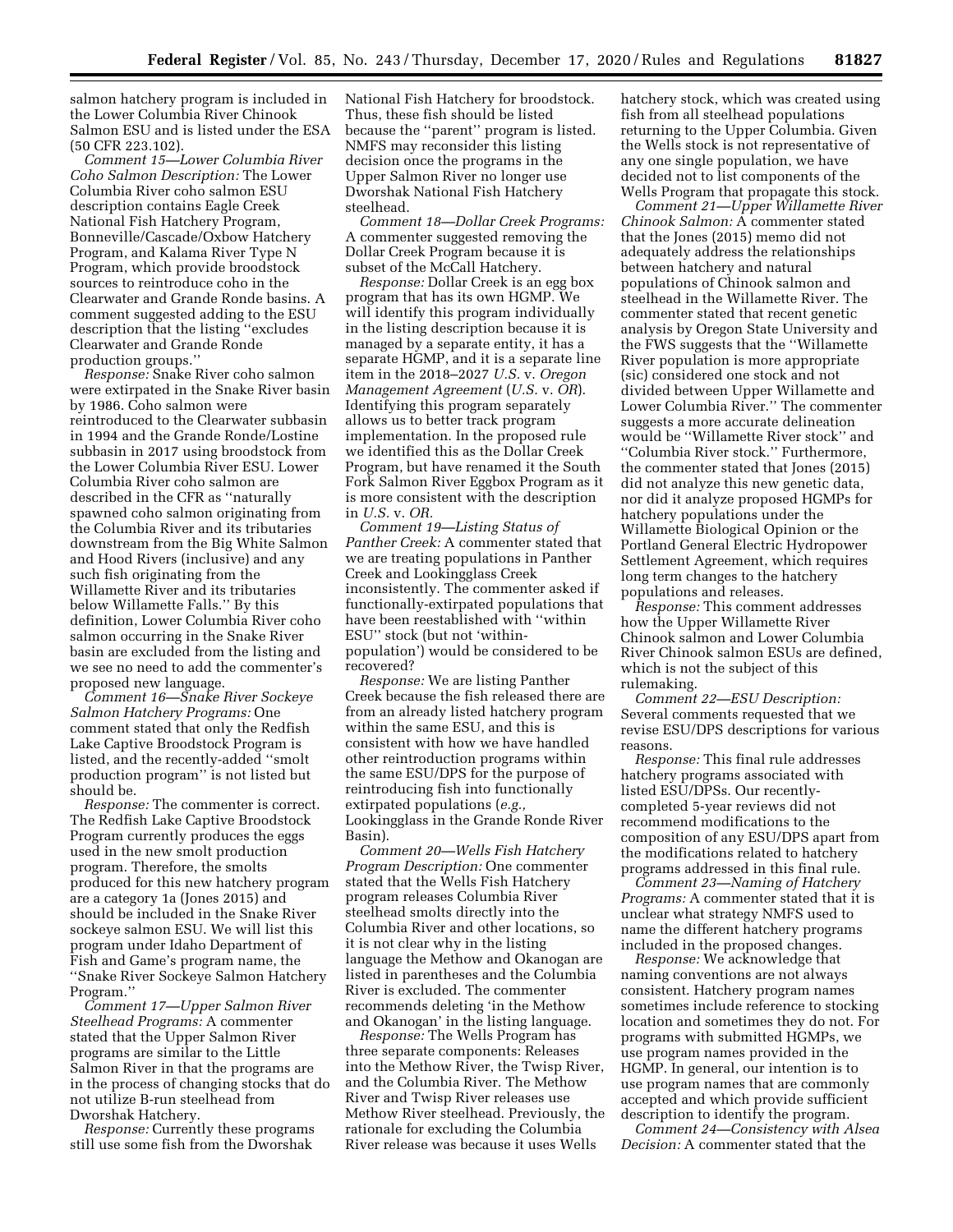proposed rule is inconsistent with the *Alsea* decision.

*Response:* NMFS issued the ''Interim Policy on Artificial (Hatchery) Propagation of Pacific Salmon under the Endangered Species Act'' (Interim Policy) in 1993. The Interim Policy provided that hatchery salmon and steelhead would not be listed under the ESA unless they were found to be essential for recovery of a listed species (*i.e.,* if the hatchery population contained a substantial portion of the remaining genetic diversity of the species). The result of this policy was that a listing determination for a species depended solely upon the relative health of the naturally spawning component of the species. In most cases, hatchery fish were not relied upon to contribute to recovery, and therefore were not listed.

As explained above, a federal court ruled in the *Alsea* decision that NMFS made an improper distinction under the ESA by excluding certain hatchery programs from the listing of Oregon Coast coho salmon, even though NMFS had determined that these hatchery programs were otherwise a part of the same ESU as the listed natural populations. The Court set aside NMFS' 1998 listing of Oregon Coast coho salmon because it impermissibly excluded hatchery fish within the ESU from listing and therefore listed an entity that was not a species, subspecies or DPS. While the *Alsea* decision only addressed Oregon Coast coho salmon, it prompted NMFS to reconsider the inclusion of hatchery fish in ESA listings for other West Coast salmon and steelhead species.

In 2005, NMFS issued the Hatchery Listing Policy, which superseded the Interim Policy. Under the Hatchery Listing Policy, hatchery stocks with a level of genetic divergence relative to the local natural populations that is no more than what occurs within the DPS are: (a) Considered part of the DPS; (b) considered in determining whether the DPS should be listed under the ESA; and (c) to be included in any listing of the DPS. Thus, the proposed rule and this final rule are consistent with the *Alsea* decision.

*Comment 25—Administrative Procedure Act (APA) Compliance:* A commenter suggested that updates to the list of hatchery programs included with listed ESU/DPSs is in violation of the APA because relevant data were not made available to the public.

*Response:* This rule was published as a proposed rule (81 FR 72759, October 21, 2016) and the public was entitled to contact NMFS and request additional information. We provided links to our

most recent 5-year status reviews and Jones (2015) memos as well as NMFS staff contact information to obtain any additional supporting information.

*Comment 26—ESA Compliance:*  Several commenters stated that the proposed rule does not comply with the requirements of section 4 of the ESA and requested that we re-issue the proposed rule and re-open for public comment. Commenters also stated that to update the list of hatchery programs included with listed ESU/DPSs, NMFS must engage in consultation under section 7(a)(2) of the ESA.

*Response:* As noted in the Background section above, in accordance with section 4(c)(2)(A) of the ESA, we completed our most recent 5 year reviews of the status of ESA-listed salmon ESUs and steelhead DPSs in California, Oregon, Idaho, and Washington in 2016 (81 FR 33468, May 26, 2016). At that time, we evaluated hatchery stocks associated with the relevant ESUs/DPS as part of a hatchery program review (Jones 2015), which in turn informed the overall ESA status reviews. Our evaluation addressed a number of factors regarding hatchery fish, including the degree of known or inferred genetic divergence between the hatchery stock and the local natural population(s) as well as the role and impacts of hatchery programs on key viability parameters such as abundance, productivity, spatial structure, and diversity. As a result of those 2016 status reviews, we concluded that the species membership of several salmonid hatchery programs warranted revision and advised the public that we would make those revisions through a subsequent rulemaking (*i.e.,* this **Federal Register** document).

ESA sections 4 and 7 serve different purposes. Under section 4, NMFS determines whether a species should be listed as endangered or threatened based on section 4's standards. Under ESA section 7, Federal agencies must engage in consultation with NMFS or the FWS prior to authorizing, funding, or carrying out actions that may affect listed species. It would not make sense for NMFS to carry out section 7 consultation over whether to list a species, as section 7 only applies to species that are already listed.

*Comment 27—National Environmental Policy Act (NEPA) Compliance:* Multiple commenters stated that the proposed rule violates NEPA and NMFS must prepare an Environmental Impact Statement (EIS).

*Response:* ESA listing decisions are non-discretionary actions by the agency which are exempt from the requirement to prepare an environmental assessment

or EIS under NEPA. See NOAA Administrative Order 216 6.03(e)(1) and *Pacific Legal Foundation* v. *Andrus,* 675 F. 2d 825 (6th Cir. 1981).

# **Summary of Changes Made Between the Proposed and Final Rules**

Please refer to the proposed rule (81 FR 72759) for details on the rationale for our decision for each affected hatchery program. We carefully considered all comments received in response to the proposed rule and, as a result, have made the appropriate changes in this final rule. Below we summarize the changes made between the proposed and final rules.

#### **Threatened Species at 50 CFR 223.102**

# *Revisions to Threatened Species Descriptions*

#### Salmon, Chinook (Puget Sound ESU)

In response to the proposed rule we received numerous comments requesting name changes to listed hatchery programs to ensure consistency with HGMPs. A few comments corrected errors we had made in the proposed rule. In response to these comments, we made the following changes between the proposed and final rules:

(1) We had proposed updating the name of the Keta Creek Hatchery Program to the Fish Restoration Facility Program. Instead, we are removing the Keta Creek Hatchery Program from listing, as it never existed and was previously listed in error. However, we are adding the Fish Restoration Facility Program, which is a new program.

(2) We had proposed to add the Bernie Kai-Kai Gobin (Tulalip) Hatchery-Skykomish Program. We want to correct the description of this action. This update is not the addition of a new program but rather a program name change from the existing Tulalip Bay Program to the Bernie Kai-Kai Gobin (Tulalip) Hatchery-Skykomish Program.

(3) We had proposed updating the name of the Harvey Creek Hatchery Program to the Brenner Creek Hatchery Program. In fact, the Harvey Creek and Brenner Creek hatchery programs are two distinct programs based on geography and run-timing. The Harvey Creek Hatchery Program (summer-run and fall-run) was already listed as part of the ESU. The updated listing language will better describe these programs as the Harvey Creek Hatchery Program (summer-run), and the now distinct Brenner Creek Hatchery Program (fall-run).

(4) We are changing the name of the Marblemount Hatchery Program (springrun subyearlings and summer-run). This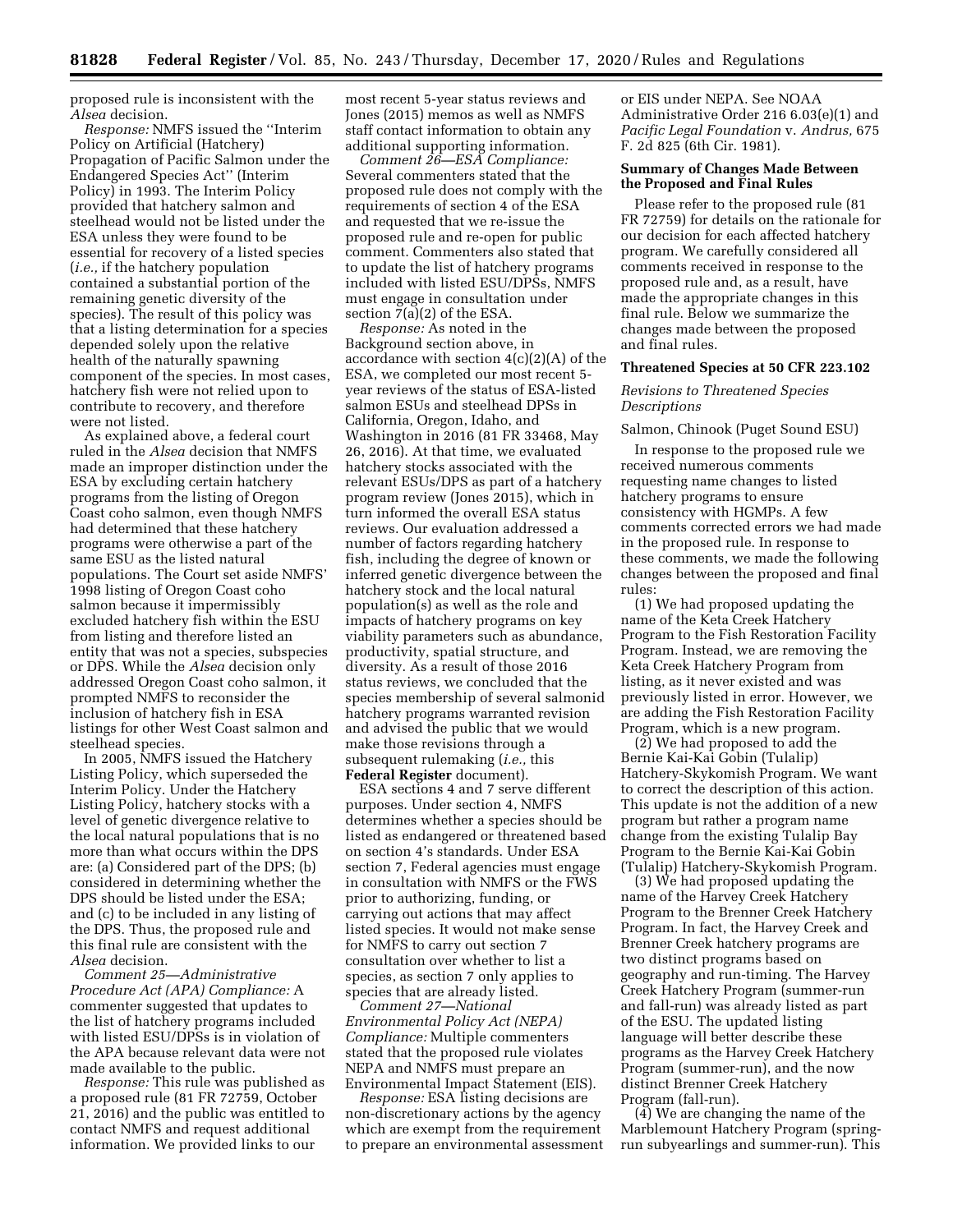program is now considered to be two distinct programs: The Marblemount Hatchery Program (spring-run) and Marblemount Hatchery Program (summer-run). This name change was not described in the proposed rule.

(5) We are changing the names of several other programs and these changes were not described in the proposed rule. We are changing the names of: The Whitehorse Springs Pond Program to the Whitehorse Springs Hatchery Program (summer-run); the Diru Creek Program to the Clarks Creek Hatchery Program; the Issaquah Hatchery Program to the Issaquah Creek Hatchery Program; the White Acclimation Pond Program to the White River Acclimation Pond Program; the Clear Creek Program to the Clear Creek Hatchery Program; and the Kalama Creek Program to the Kalama Creek Hatchery Program.

(6) There was a typographical error in the proposed rule referring to the ''Hamma Hatchery Program.'' The correct name for this program is the Hamma Hamma Hatchery Program.

Salmon, Chinook (Snake River Spring/ Summer-Run ESU)

We are making two changes that differ from those described in the proposed rule.

(1) We proposed updating the name of the Big Sheep Creek Program to the Big Sheep Creek-Adult outplanting from Imnaha Program. Instead, we are removing this program from listing as a separate program, because it is now

considered to be part of the listed Imnaha River Program.

(2) We proposed to add the Dollar Creek Program. We will be adding this new program, but it will be named the South Fork Salmon River Eggbox Program.

Salmon, Coho (Lower Columbia River **ESU)** 

We are making two changes that differ from those described in the proposed rule.

(1) We removed the Kalama River Type-S Coho Program because it was terminated.

(2) The North Fork Toutle River Hatchery Program will now be named the North Fork Toutle River Type-S Hatchery Program.

#### Steelhead (Puget Sound DPS)

We are changing the name of the Hood Canal Steelhead Supplementation Off-station Projects in the Dewatto, Skokomish, and Duckabush Rivers Program to the Hood Canal Supplementation Program.

Steelhead (Snake River Basin DPS)

We are making three changes that differ from those described in the proposed rule.

(1) We are adding the South Fork Clearwater Hatchery Program, as proposed, but we correct the name for this program to be the South Fork Clearwater (Clearwater Hatchery) B-run Program.

(2) We are removing the individual listings of the Lolo Creek Program and the North Fork Clearwater Program,

because they are now considered to be part of the listed Dworshak National Fish Hatchery Program.

(3) We had proposed to add the Squaw Creek, Yankee Fork, and Pahsimeroi River Programs as discrete programs. In fact, these releases of listed hatchery fish are considered to be part of the Salmon River B-run Program and so we are not listing these tributary release sites as individual programs.

#### **Endangered Species at 50 CFR 224.101**

*Revisions to Endangered Species Descriptions* 

Salmon, Chinook (Upper Columbia River Spring-Run ESU)

We are adding the new Chief Joseph spring Chinook Hatchery Program (Okanogan release). For further explanation, see *Issue—Winthrop National Fish Hatchery Program and Okanogan NEP* in the response to comments, above.

Salmon, Sockeye (Snake River ESU)

In the proposed rule we recommended minor changes in terminology to standardize species descriptions in regulations, but we did not propose any changes in hatchery programs included in this ESU. In response to comments, we are adding the Snake River Sockeye Salmon Hatchery Program.

In Table 1 we summarize this final rule's revisions to hatchery programs associated with listed species descriptions for Pacific salmon and steelhead species listed under the ESA.

# TABLE 1—WEST COAST SALMON AND STEELHEAD HATCHERY PROGRAMS ADDRESSED IN THIS FINAL RULE

| ESU/DPS (listing status), and name of<br>hatchery program | <b>Run</b><br>timing | Location of release<br>(watershed, state) | Type of update | Reason for update                                                                               |
|-----------------------------------------------------------|----------------------|-------------------------------------------|----------------|-------------------------------------------------------------------------------------------------|
| Lower Columbia River Chinook salmon<br>(Threatened):      |                      |                                           |                |                                                                                                 |
| Klaskanine Hatchery Program                               | Fall (Tule)          | Klaskanine River (OR)                     | Add            | Existing release now classified as a sepa-<br>rate and distinct program.                        |
| Deep River Net Pens-Washougal Pro-<br>gram.               | Fall (Tule)          |                                           | Add            | Existing release now classified as a sepa-<br>rate and distinct program.                        |
| Bonneville Hatchery Program                               | Fall (Tule)          | Lower Columbia River Gorge<br>$(OR)$ .    | Add            | Existing release now classified as a sepa-<br>rate and distinct program.                        |
| Cathlamet Channel Net Pens Program                        | Spring               | Lower Columbia River (WA/<br>OR).         | Add            | Existing release now classified as a sepa-<br>rate and distinct program.                        |
| Puget Sound Chinook salmon (Threatened):                  |                      |                                           |                |                                                                                                 |
| Marblemount Hatchery Program (spring-<br>run).            |                      | Spring    Cascade River (WA)              | Name Change    | Previously listed as Marblemount Hatchery<br>Program (spring subyearlings and sum-<br>mer-run). |
| Marblemount Hatchery Program (sum-<br>mer-run).           | Summer               | Skagit River (WA)    Name Change          |                | Previously listed as Marblemount Hatchery<br>Program (spring subyearlings and sum-<br>mer-run). |
| Harvey Creek Hatchery Program (sum-<br>mer-run).          | Summer               | Stillaguamish River (WA)    Name Change   |                | Previously listed as Harvey Creek Hatchery<br>(summer-run and fall-run).                        |
| Brenner Creek Hatchery Program (fall-<br>run).            | Fall                 | Stillaguamish River (WA)    Add           |                | Existing release now classified as a sepa-<br>rate and distinct program.                        |
| Whitehorse Springs Hatchery Program<br>(summer-run).      | Summer               | Stillaguamish River (WA)    Name Change   |                | Previously listed as Whitehorse Springs<br>Pond Program.                                        |
| Issaquah Creek Hatchery Program                           |                      | Sammamish River (WA)    Name Change       |                | Previously listed as Issaquah Hatchery Pro-<br>gram.                                            |
| White River Acclimation Pond Program                      |                      | Spring    White River (WA)    Name Change |                | Previously listed as White Acclimation Pond<br>Program.                                         |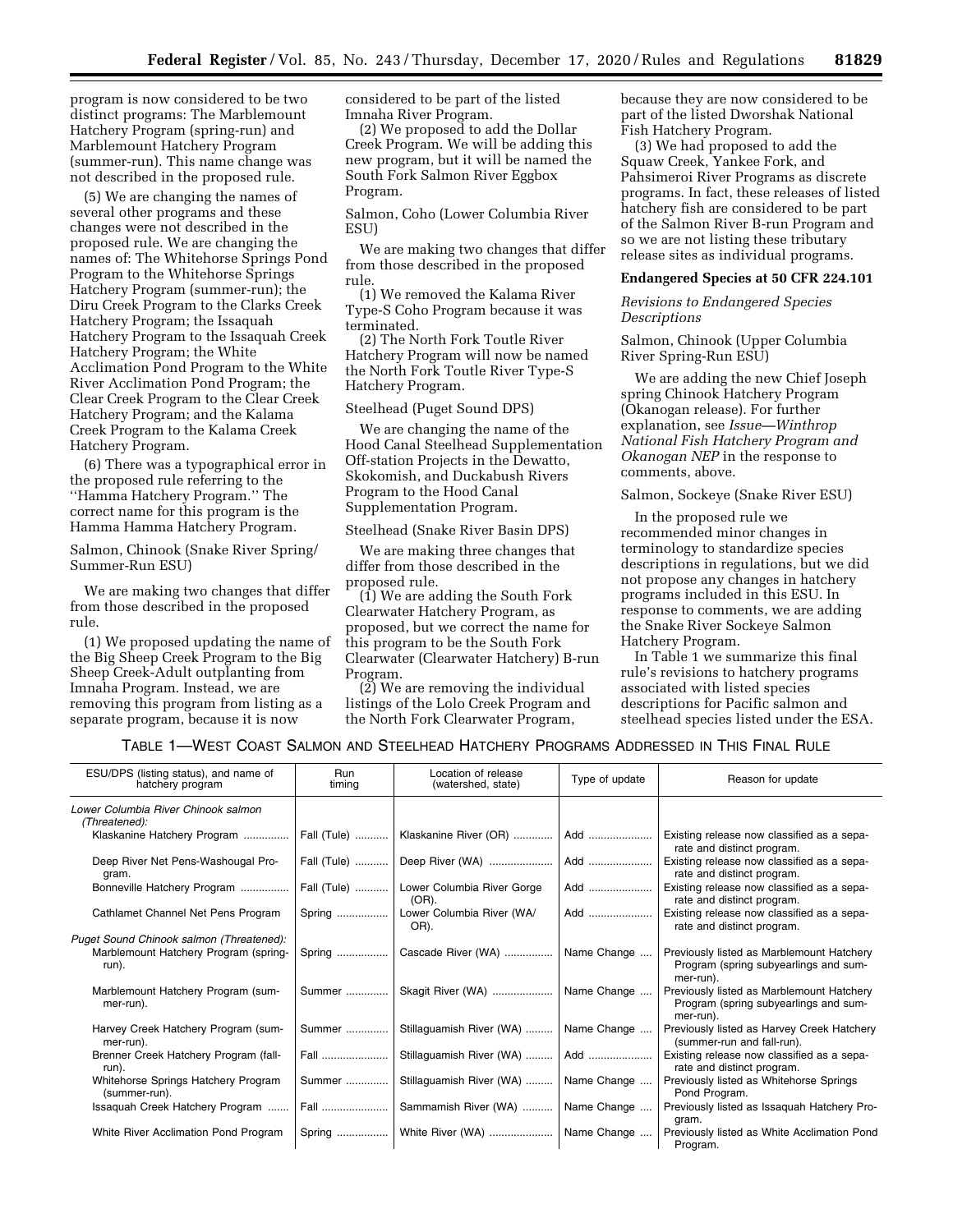Ξ

# TABLE 1—WEST COAST SALMON AND STEELHEAD HATCHERY PROGRAMS ADDRESSED IN THIS FINAL RULE—Continued

| ESU/DPS (listing status), and name of<br>hatchery program               | Run<br>timing | Location of release<br>(watershed, state) | Type of update        | Reason for update                                                                                                                       |
|-------------------------------------------------------------------------|---------------|-------------------------------------------|-----------------------|-----------------------------------------------------------------------------------------------------------------------------------------|
| Clarks Creek Hatchery Program                                           | Fall          | Puyallup River (WA)                       | Name Change           | Previously listed as Diru Creek Hatchery<br>Program.                                                                                    |
| Clear Creek Hatchery Program                                            | Fall          | Nisqually River (WA)                      | Name Change           | Previously listed as Clear Creek Program.                                                                                               |
| Kalama Creek Hatchery Program                                           | Fall          | Nisqually River (WA)                      | Name Change           | Previously listed as Kalama Creek Program.                                                                                              |
| Bernie Kai-Kai Gobin (Tulalip) Hatchery-                                | Summer        | Skykomish River/Tulalip Bay               | Name Change           | Previously listed as Tulalip Bay Program.                                                                                               |
| Skykomish Program.<br>Bernie Kai-Kai Gobin (Tulalip) Hatchery-          | Spring        | (WA).<br>Snohomish River/Tulalip Bay      | Add                   | New program.                                                                                                                            |
| Cascade Program.                                                        |               | (WA).                                     |                       |                                                                                                                                         |
| Soos Creek Hatchery Program (Sub-<br>yearlings and Yearlings).          | Fall          | Green River (WA)                          | Name Change           | Previously listed as two programs: the Soos<br>Creek Hatchery Subyearlings Program<br>and the Soos Creek Hatchery Yearlings<br>Program. |
|                                                                         | Fall          | Green River (WA)                          | Remove                | Program now considered part of the listed<br>Soos Creek Hatchery Program.                                                               |
| Keta Creek Hatchery Program                                             | N/A           | Green River (WA)                          | Remove                | Program never existed and was previously<br>listed in error.                                                                            |
| Fish Restoration Facility Program                                       | Fall          | Green River (WA)                          | Add                   | New program.                                                                                                                            |
| Hupp Springs Hatchery-Adult Returns to                                  | Spring        | Minter Creek, Carr Inlet (WA)             | Name Change           | Previously listed as Hupp Springs Hatchery                                                                                              |
| Minter Creek Program.<br>Rick's Pond Hatchery                           | Fall          | Skokomish River (WA)                      | Remove                | Program.<br>Program terminated.                                                                                                         |
| Sacramento River winter-run Chinook salm-                               |               |                                           |                       |                                                                                                                                         |
| on (Endangered):                                                        |               |                                           |                       |                                                                                                                                         |
| Livingston Stone National Fish Hatchery<br>(Supplementation and Captive | Winter        | Sacramento River (CA)                     | Add                   | New program.                                                                                                                            |
| Broodstock).                                                            |               |                                           |                       |                                                                                                                                         |
| Snake River fall-run Chinook salmon<br>(Threatened):                    |               |                                           |                       |                                                                                                                                         |
| Idaho Power Program                                                     | Fall          | Salmon River (ID)                         | Name Change           | Previously listed as Oxbow Hatchery Pro-                                                                                                |
|                                                                         |               |                                           |                       | gram.                                                                                                                                   |
| Snake River spring/summer-run Chinook                                   |               |                                           |                       |                                                                                                                                         |
| salmon (Threatened):                                                    |               |                                           |                       |                                                                                                                                         |
| South Fork Salmon River Eggbox Pro-                                     | Summer        | South Fork Salmon River (ID)              | Add                   | Existing release now classified as a sepa-                                                                                              |
| gram.                                                                   |               |                                           |                       | rate and distinct program.                                                                                                              |
| Panther Creek Program                                                   | Spring/Summer | Salmon River (ID)                         | Add                   | New program.                                                                                                                            |
| Yankee Fork Program                                                     | Spring/Summer | Yankee Fork (ID)                          | Add                   | New program.                                                                                                                            |
| Big Sheep Creek Program                                                 | Spring/Summer | Imnaha River (OR)                         | Remove                | Program now considered part of the listed                                                                                               |
| Upper Columbia River spring-run Chinook                                 |               |                                           |                       | Imnaha River Program.                                                                                                                   |
| salmon (Endangered):                                                    |               |                                           |                       |                                                                                                                                         |
| Nason Creek Program                                                     | Spring        | Wenatchee River (WA)                      | Add                   | New program.                                                                                                                            |
| Chewuch River Program                                                   | Spring        | Chewuch River (WA)                        | Remove                | Program now considered part of the listed                                                                                               |
|                                                                         |               |                                           |                       | Methow Composite Program.                                                                                                               |
| Chief Joseph spring Chinook Hatchery                                    | Spring        | Okanogan (WA)                             | Add                   | New program.                                                                                                                            |
| Program (Okanogan release).                                             |               |                                           |                       |                                                                                                                                         |
| Upper Willamette River Chinook salmon                                   |               |                                           |                       |                                                                                                                                         |
| (Threatened):                                                           |               |                                           |                       |                                                                                                                                         |
| McKenzie River Hatchery Program                                         | Spring        | McKenzie River (OR)                       | Name Change           | Previously listed as McKenzie River Hatch-                                                                                              |
| North Santiam River Program                                             | Spring        | North Fork Santiam River (OR)             | Name Change           | ery Program (ODFW Stock #23).<br>Previously listed as Marion Forks Hatchery/<br>North Fork Santiam Hatchery Program                     |
|                                                                         |               |                                           |                       | (ODFW Stock #21).                                                                                                                       |
| Molalla River Program  Spring    Molalla River (OR)    Name Change      |               |                                           |                       | Previously listed as South Santiam Hatchery                                                                                             |
|                                                                         |               |                                           |                       | Program (ODFW Stock #24) in the South                                                                                                   |
|                                                                         |               |                                           |                       | Fork Santiam River and Mollala River.                                                                                                   |
| South Santiam River Program                                             | Spring        | South Fork Santiam River<br>(OR).         | Name Change           | Previously listed as South Santiam Hatchery<br>Program (ODFW Stock #24) in the South                                                    |
|                                                                         |               |                                           |                       | Fork Santiam River and Mollala River.                                                                                                   |
| Willamette Hatchery Program                                             | Spring        | Middle Fork Willamette River              | Name Change           | Previously listed as Willamette Hatchery                                                                                                |
|                                                                         |               | (OR).                                     |                       | Program (ODFW Stock #22).                                                                                                               |
| Clackamas Hatchery Program                                              | Spring        | Clackamas River (OR)                      | Name Change           | Previously listed as Clackamas Hatchery                                                                                                 |
|                                                                         |               |                                           |                       | Program (ODFW Stock #19).                                                                                                               |
| Columbia River chum salmon (Threatened):                                |               |                                           |                       |                                                                                                                                         |
| Big Creek Hatchery Program                                              | Fall          | Big Creek (OR)                            | Add                   | New program.                                                                                                                            |
| Hood Canal summer-run chum salmon<br>(Threatened):                      |               |                                           |                       |                                                                                                                                         |
| Hamma Hamma Fish Hatchery Program                                       | Summer        | Hamma Hamma River (WA)                    | Remove                | Program terminated.                                                                                                                     |
| Jimmycomelately Creek Fish Hatchery                                     | Summer        | Sequim Bay (WA)                           | Remove                | Program terminated.                                                                                                                     |
| Program.                                                                |               |                                           |                       |                                                                                                                                         |
| Lower Columbia River coho salmon (Threat-                               |               |                                           |                       |                                                                                                                                         |
| ened):                                                                  |               |                                           |                       |                                                                                                                                         |
| Clatsop County Fisheries/Klaskanine                                     | N/A           | SF Klaskanine River (OR)                  | Add                   | Existing release now classified as a sepa-                                                                                              |
| Hatchery.                                                               |               |                                           |                       | rate and distinct program.                                                                                                              |
| Clatsop County Fisheries Net Pen Pro-                                   | N/A           | Youngs Bay (OR)                           | Add                   | Existing release now classified as a sepa-                                                                                              |
| gram.                                                                   |               |                                           |                       | rate and distinct program.                                                                                                              |
| Kalama River Type-S Coho Program<br>Big Creek Hatchery Program          | N/A<br>N/A    | Kalama River (WA)<br>Big Creek (OR)       | Remove<br>Name Change | Program terminated.<br>Previously listed as Big Creek Hatchery Pro-                                                                     |
| Sandy Hatchery Program                                                  | Late          | Sandy River (OR)                          | Name Change           | gram (ODFW Stock #13).<br>Previously listed as Sandy Hatchery Pro-                                                                      |
|                                                                         |               |                                           |                       | gram (ODFW Stock #11).                                                                                                                  |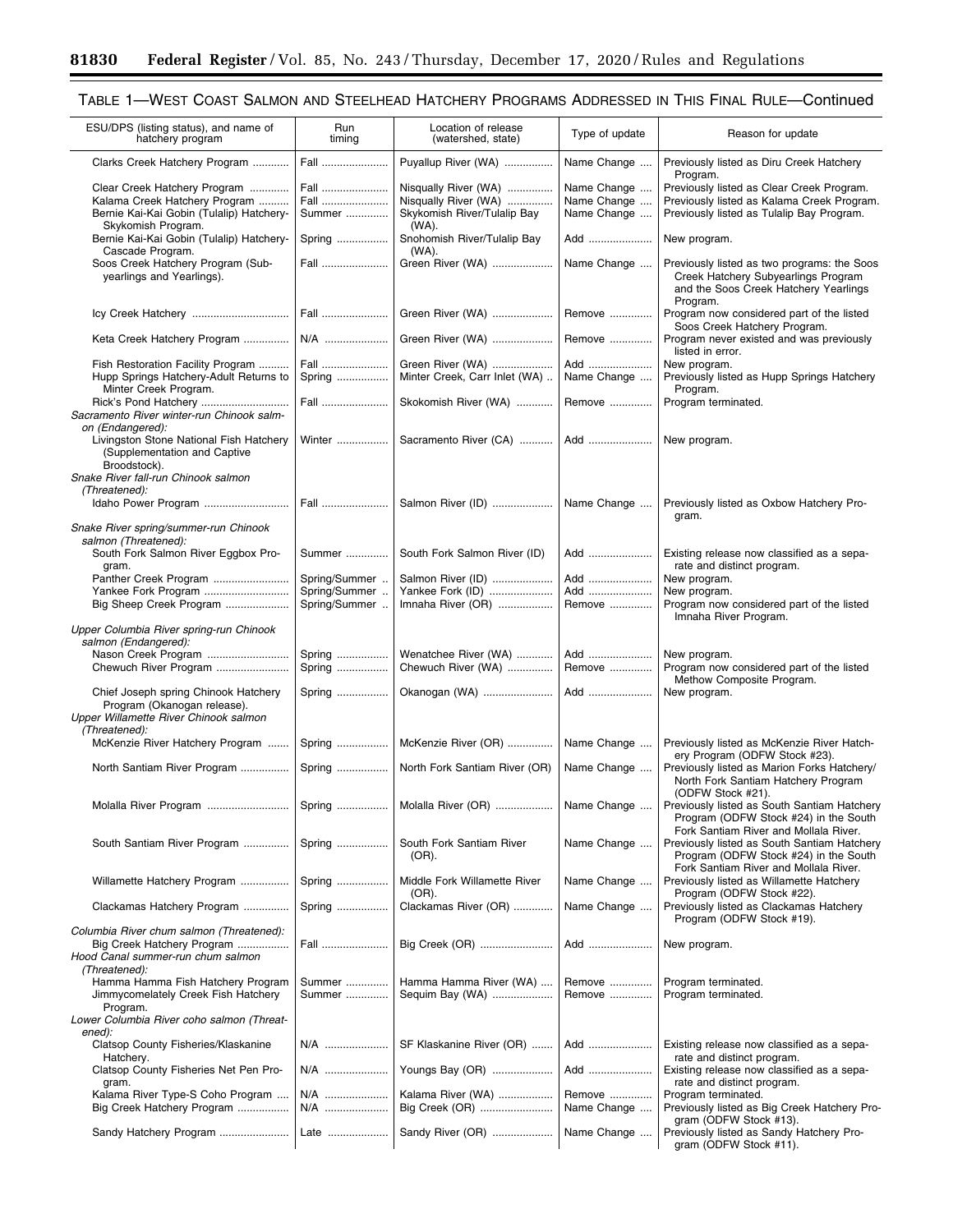# TABLE 1—WEST COAST SALMON AND STEELHEAD HATCHERY PROGRAMS ADDRESSED IN THIS FINAL RULE—Continued

| ESU/DPS (listing status), and name of<br>hatchery program                                                                               | Run<br>timing              | Location of release<br>(watershed, state)            | Type of update     | Reason for update                                                                                                                                        |
|-----------------------------------------------------------------------------------------------------------------------------------------|----------------------------|------------------------------------------------------|--------------------|----------------------------------------------------------------------------------------------------------------------------------------------------------|
| Bonneville/Cascade/Oxbow Complex<br>Hatchery Program.                                                                                   | N/A                        | Lower Columbia River Gorge<br>(OR).                  | Name Change        | Previously listed as Bonneville/Cascade/<br>Oxbow Complex (ODFW Stock #14)<br>Hatchery.                                                                  |
| North Fork Toutle River Type-S Hatch-<br>ery Program.                                                                                   | N/A                        | North Fork Toutle River                              | Name Change        | Previously listed as North Fork Toutle River<br>Hatchery Program.                                                                                        |
| Oregon Coast coho salmon (Threatened):<br>Cow Creek Hatchery Program                                                                    | N/A                        | South Fork Umpqua River<br>(OR).                     | Name Change        | Previously listed as Cow Creek Hatchery<br>Program (ODFW Stock #18).                                                                                     |
| Southern Oregon/Northern California Coast<br>coho salmon ESU (Threatened):<br>Cole Rivers Hatchery Program                              | N/A                        | Rogue River (OR)                                     | Name Change        | Previously listed as Cole Rivers Hatchery<br>Program (ODFW Stock #52).                                                                                   |
| Ozette Lake sockeye (Threatened):<br>Umbrella Creek/Big River Hatcheries<br>Program.                                                    | N/A                        | Lake Ozette (WA)                                     | Name Change        | Previously listed as two programs: The Um-<br>brella Creek Hatchery Program and the<br>Big River Hatchery Program.                                       |
| Snake River sockeye (Endangered):<br>Snake River Sockeye Salmon Hatchery<br>Program.                                                    | N/A                        | Upper Salmon River (ID)                              | Add                | New program.                                                                                                                                             |
| California Central Valley steelhead (Threat-<br>ened):<br>Mokelumne River Hatchery<br>Lower Columbia River steelhead (Threat-<br>ened): | Winter                     | Mokelumne River (CA)                                 | Add                | New program.                                                                                                                                             |
| Clackamas Hatchery Late Winter-run<br>Program.                                                                                          | Late Winter                | Clackamas River (OR)                                 | Name Change        | Previously listed as Clackamas Hatchery<br>Late Winter-run Program (ODFW Stock                                                                           |
| Sandy Hatchery Late Winter-run Pro-<br>gram.                                                                                            | Late Winter                | Sandy River (OR)                                     | Name Change        | #122).<br>Previously listed as Sandy Hatchery Late<br>Winter-run Program (ODFW Stock #11).                                                               |
| Hood River Winter-run Program                                                                                                           | Winter                     | Hood River (OR)                                      | Name Change        | Previously listed as Hood River Winter-run<br>Program (ODFW Stock #50).                                                                                  |
| Upper Cowlitz River Wild Program<br>Tilton River Wild Program<br>Middle Columbia River steelhead (Threat-<br>ened):                     | Late Winter<br>Late Winter | Upper Cowlitz River (WA)<br>Upper Cowlitz River (WA) | Add<br>Add         | New program.<br>New program.                                                                                                                             |
| Deschutes River Program                                                                                                                 | Summer                     | Deschutes River (OR)                                 | Name Change        | Previously listed as Deschutes River Pro-<br>gram (ODFW Stock #66).                                                                                      |
| Umatilla River Program                                                                                                                  | Summer                     | Umatilla River (OR)                                  | Name Change        | Previously listed as Umatilla River Program<br>(ODFW Stock #91).                                                                                         |
| Puget Sound steelhead (Threatened):<br>Fish Restoration Facility Program<br>Hood Canal Supplementation Program                          | Winter<br>Winter           | Green River (WA)<br>Hood Canal (WA)                  | Add<br>Name Change | New program.<br>Previously listed as Hood Canal Steelhead<br>Supplementation Off-station Projects in<br>the Dewatto, Skokomish, and Duckabush<br>Rivers. |
| Snake River Basin steelhead (Threatened):<br>Salmon River B-run Program                                                                 | Summer (B)                 | Salmon River (ID)                                    | Add                | Existing release now classified as a sepa-                                                                                                               |
| South Fork Clearwater (Clearwater                                                                                                       | Summer (B)                 | SF Clearwater River (ID)                             | Add                | rate and distinct program.<br>Existing release now classified as a sepa-                                                                                 |
| Hatchery) B-run program.<br>East Fork Salmon River Natural Pro-                                                                         | Summer (A)                 | Salmon River (ID)                                    | Name Change        | rate and distinct program.<br>Previously listed as East Fork Salmon River<br>Program.                                                                    |
| gram.<br>Lolo Creek Program                                                                                                             |                            | Summer (B)    Clearwater River (ID)                  | Remove             | Now considered part of the listed Dworshak                                                                                                               |
| North Fork Clearwater Program                                                                                                           | Summer (B)                 | Clearwater River (ID)                                | Remove             | National Fish Hatchery Program.<br>Now considered part of the listed Dworshak                                                                            |
| Little Sheep Creek/Imnaha River Pro-<br>gram.                                                                                           | Summer (A)                 | Imnaha River (OR)                                    | Name Change        | National Fish Hatchery Program.<br>Previously listed as Little Sheep Creek/<br>Imnaha River Hatchery Program (ODFW<br>Stock #29).                        |
| Upper Columbia River steelhead (Threat-<br>ened):                                                                                       |                            |                                                      |                    |                                                                                                                                                          |
| Okanogan River Program                                                                                                                  | Summer                     | Okanogan River (WA)                                  | Name Change        | Previously listed as Omak Creek Program.                                                                                                                 |

**Note:** Updates to listing descriptions consist of three types: "Add" (a new program that meets Hatchery Listing Policy criteria, or an existing program that was di-<br>vided into separate programs); "Remove" (a program termi

#### **References**

Copies of previous **Federal Register**  notices and related reference materials are available on the internet at *[https://](https://www.fisheries.noaa.gov/rules-and-regulations)  [www.fisheries.noaa.gov/rules-and](https://www.fisheries.noaa.gov/rules-and-regulations)[regulations,](https://www.fisheries.noaa.gov/rules-and-regulations) [http://](http://www.westcoast.fisheries.noaa.gov/)*

*[www.westcoast.fisheries.noaa.gov/,](http://www.westcoast.fisheries.noaa.gov/)* or upon request (see **FOR FURTHER INFORMATION CONTACT** section above).

### **Classification**

*Executive Order 12866, Regulatory Flexibility Act, and Paperwork Reduction Act* 

As noted in the Conference Report on the 1982 amendments to the ESA, economic impacts cannot be considered when assessing the status of a species. Therefore, the economic analysis

requirements of the Regulatory Flexibility Act are not applicable to the listing process. In addition, this final rule is exempt from review under Executive Order 12866. This rule does not contain a collection of information requirement for the purposes of the Paperwork Reduction Act.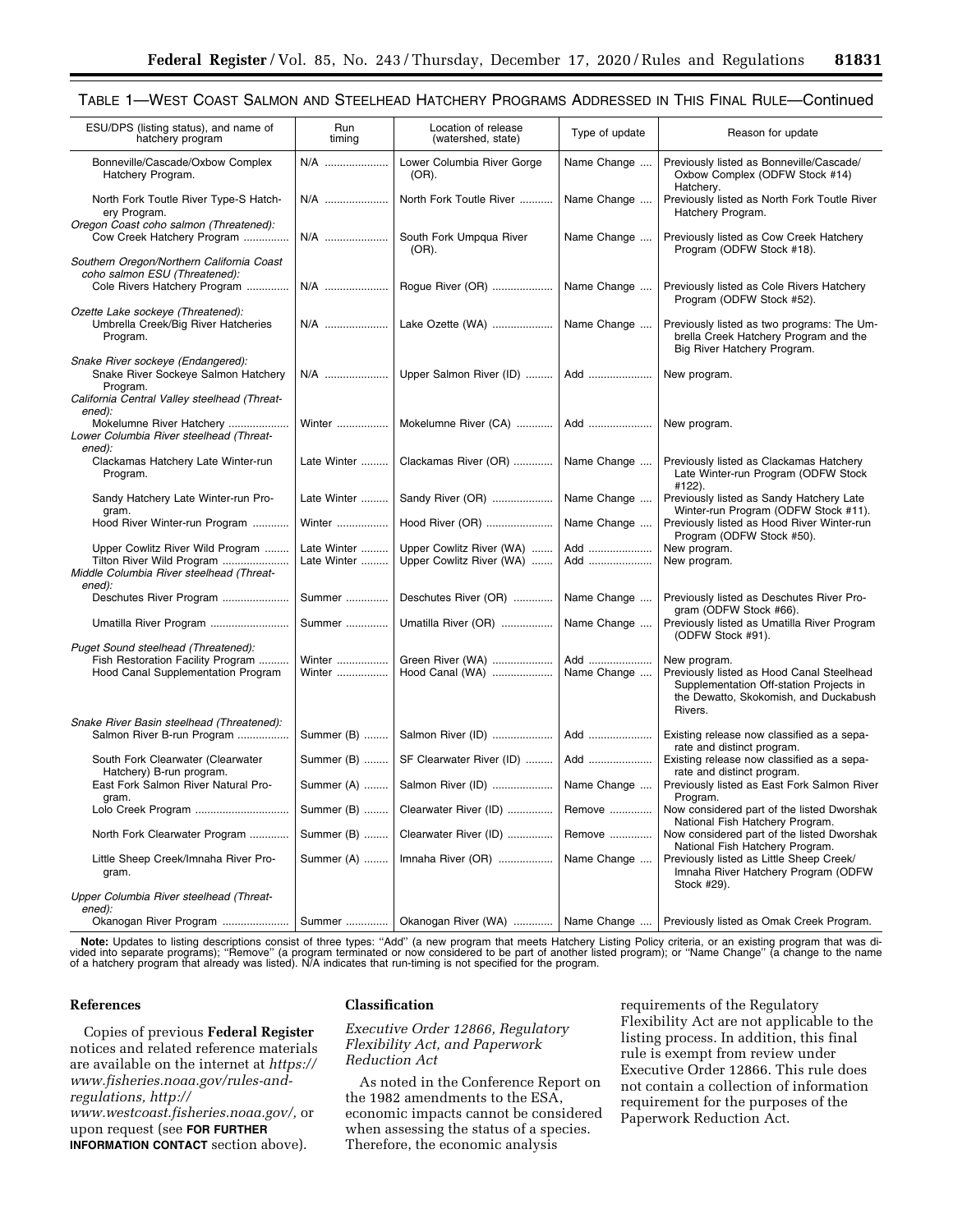#### *Federalism*

In accordance with Executive Order 13132, we determined that this rule does not have significant federalism effects and that a federalism assessment is not required. In keeping with the intent of the Administration and Congress to provide continuing and meaningful dialogue on issues of mutual state and Federal interest, this final rule will be shared with the relevant state agencies. The revisions may have some benefit to state and local resource agencies in that the ESA-listed species addressed in this rulemaking are more clearly and consistently described.

## *Civil Justice Reform*

The Department of Commerce has determined that this final rule does not unduly burden the judicial system and meets the requirements of sections 3(a) and 3(b)(2) of Executive Order 12988. In keeping with that order, we are revising our descriptions of ESA-listed species to improve the clarity of our regulations.

*National Environmental Policy Act of 1969* 

The 1982 amendments to the ESA, in section  $4(b)(1)(A)$ , restrict the information that may be considered when assessing species for listing. Based on this limitation of criteria for a listing decision and the opinion in *Pacific Legal Foundation* v. *Andrus,* 657 F. 2d 829 (6th Cir. 1981), we have concluded that NEPA does not apply to ESA listing actions. (See NOAA Administrative Order 216–6.)

## *Government-to-Government Relationship With Tribes*

Executive Order 13084 requires that if NMFS issues a regulation that

communities of Indian tribal governments and imposes substantial direct compliance costs on those communities, NMFS must consult with those governments or the Federal Government must provide the funds necessary to pay the direct compliance costs incurred by the tribal governments. This final rule does not impose substantial direct compliance costs on Indian tribal governments or communities. Accordingly, the requirements of section 3(b) of Executive Order 13084 do not apply to this final rule. Nonetheless, during our preparation of the proposed and final rules, we solicited information from tribal governments and tribal fish commissions. We informed potentially affected tribal governments of the proposed rule and considered their comments in formulation of the final rule. We will continue to coordinate on future management actions pertaining to the listed species addressed in this final rule.

# **List of Subjects**

# *50 CFR Part 223*

Endangered and threatened species, Exports, Imports, Transportation.

### *50 CFR Part 224*

Administrative practice and procedure, Endangered and threatened species, Exports, Imports, Reporting and recordkeeping requirements, Transportation.

Dated: November 23, 2020.

# **Samuel D. Rauch III,**

*Deputy Assistant Administrator for Regulatory Programs, National Marine Fisheries Service.* 

For the reasons set out in the preamble, we amend 50 CFR parts 223

# **PART 223—THREATENED MARINE AND ANADROMOUS SPECIES**

■ 1. The authority citation for part 223 continues to read as follows:

**Authority:** 16 U.S.C. 1531 1543; subpart B, § 223.201–202 also issued under 16 U.S.C. 1361 *et seq.;* 16 U.S.C. 5503(d) for § 223.206(d)(9).

 $\blacksquare$  2. In § 223.102, amend the table in paragraph (e) by revising the entries for ''Salmon, Chinook (Lower Columbia River ESU);'' ''Salmon, Chinook (Puget Sound ESU);'' ''Salmon, Chinook (Snake River fall-run ESU);'' ''Salmon, Chinook (Snake River spring/summer-run ESU);'' ''Salmon, Chinook (Upper Willamette River ESU);'' ''Salmon, chum (Columbia River ESU);'' ''Salmon, chum (Hood Canal summer-run ESU);'' ''Salmon, coho (Lower Columbia River ESU);'' ''Salmon, coho (Oregon Coast ESU);'' ''Salmon, coho (Southern Oregon/ Northern California Coast ESU);'' ''Salmon, sockeye (Ozette Lake ESU);'' ''Steelhead (California Central Valley DPS);'' ''Steelhead (Central California Coast DPS);'' ''Steelhead (Lower Columbia River DPS);'' ''Steelhead (Middle Columbia River DPS);'' ''Steelhead (Puget Sound DPS);'' ''Steelhead (Snake River Basin DPS);'' and ''Steelhead (Upper Columbia River DPS)'' to read as follows:

## **§ 223.102 Enumeration of threatened marine and anadromous species.**

\* \* \* \* \* (e) \* \* \*

| significantly or uniquely affects the |                 | and 224 as follows:          |                         |                     |                  |
|---------------------------------------|-----------------|------------------------------|-------------------------|---------------------|------------------|
|                                       |                 | Species <sup>1</sup>         | Citation(s) for listing | Critical<br>habitat | <b>ESA</b> rules |
| Common name                           | Scientific name | Description of listed entity | determination(s)        |                     |                  |
|                                       |                 |                              |                         |                     |                  |

\*\*\*\*\*\*\* **Fishes**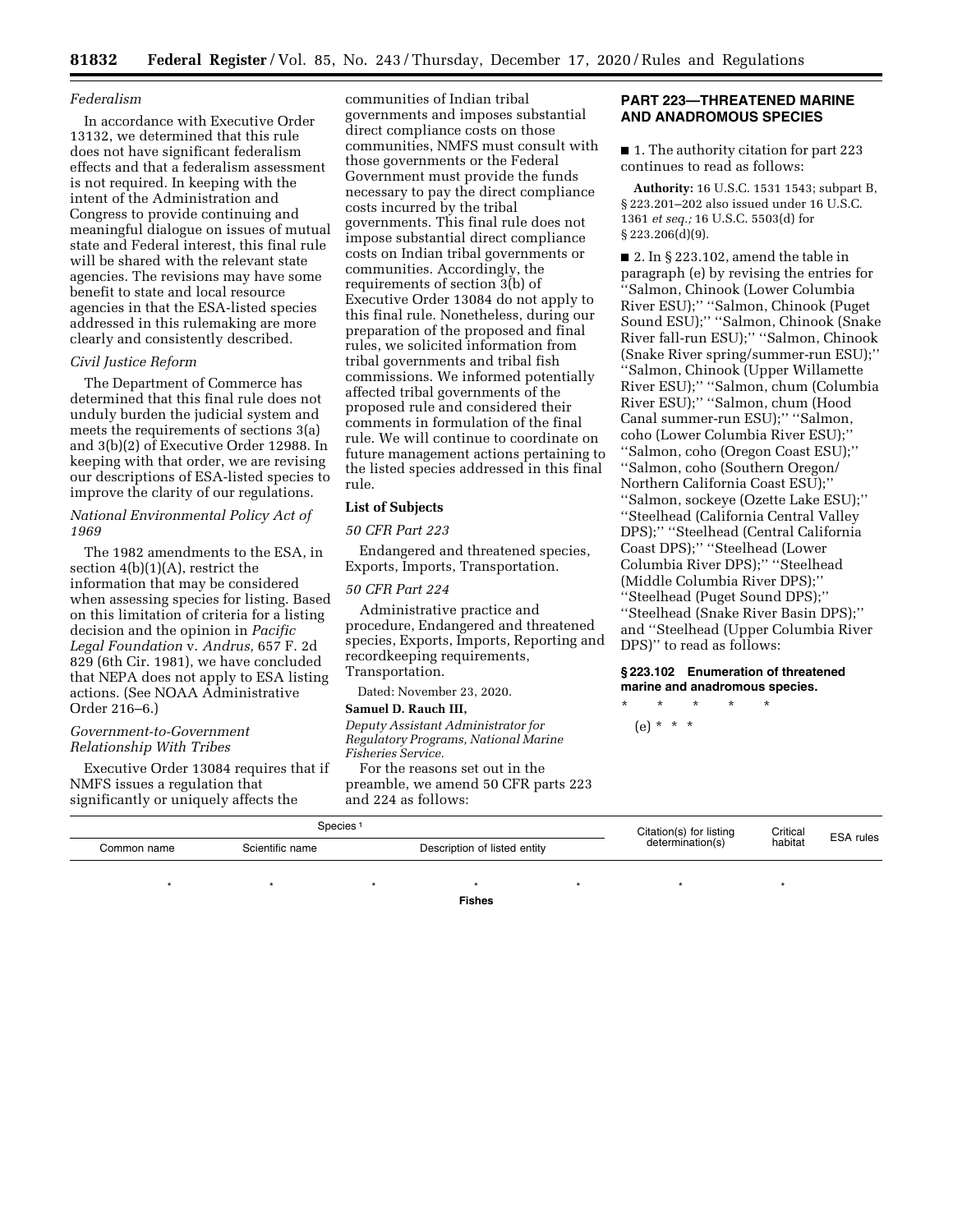|                                                |                              | Species <sup>1</sup>                                                                                                                                                                                                                                                                                                                                                                                                                                                                                                                                                                                                                                                                                                                                                                                                                                                                                                                                                                                                                                                                                                                                                                                                                                                                                                                                                                                                                                                                                                                                                                                                                                                                                                                                                                                                                                                                                                                                                                                                     | Citation(s) for listing        | Critical           | <b>ESA</b> rules |
|------------------------------------------------|------------------------------|--------------------------------------------------------------------------------------------------------------------------------------------------------------------------------------------------------------------------------------------------------------------------------------------------------------------------------------------------------------------------------------------------------------------------------------------------------------------------------------------------------------------------------------------------------------------------------------------------------------------------------------------------------------------------------------------------------------------------------------------------------------------------------------------------------------------------------------------------------------------------------------------------------------------------------------------------------------------------------------------------------------------------------------------------------------------------------------------------------------------------------------------------------------------------------------------------------------------------------------------------------------------------------------------------------------------------------------------------------------------------------------------------------------------------------------------------------------------------------------------------------------------------------------------------------------------------------------------------------------------------------------------------------------------------------------------------------------------------------------------------------------------------------------------------------------------------------------------------------------------------------------------------------------------------------------------------------------------------------------------------------------------------|--------------------------------|--------------------|------------------|
| Common name                                    | Scientific name              | Description of listed entity                                                                                                                                                                                                                                                                                                                                                                                                                                                                                                                                                                                                                                                                                                                                                                                                                                                                                                                                                                                                                                                                                                                                                                                                                                                                                                                                                                                                                                                                                                                                                                                                                                                                                                                                                                                                                                                                                                                                                                                             | determination(s)               | habitat            |                  |
| Salmon, Chinook (Lower<br>Columbia River ESU). | Oncorhynchus<br>tshawytscha. | Naturally spawned Chinook salmon originating from<br>the Columbia River and its tributaries downstream<br>of a transitional point east of the Hood and White<br>Salmon Rivers, and any such fish originating from<br>the Willamette River and its tributaries below Wil-<br>lamette Falls. Not included in this DPS are: (1)<br>Spring-run Chinook salmon originating from the<br>Clackamas River; (2) fall-run Chinook salmon<br>originating from Upper Columbia River bright<br>hatchery stocks, that spawn in the mainstem Co-<br>lumbia River below Bonneville Dam, and in other<br>tributaries upstream from the Sandy River to the<br>Hood and White Salmon Rivers; (3) spring-run<br>Chinook salmon originating from the Round Butte<br>Hatchery (Deschutes River, Oregon) and spawn-<br>ing in the Hood River; (4) spring-run Chinook<br>salmon originating from the Carson National Fish<br>Hatchery and spawning in the Wind River; and<br>(5) naturally spawned Chinook salmon originating<br>from the Rogue River Fall Chinook Program. This<br>DPS does include Chinook salmon from the fol-<br>lowing artificial propagation programs: The Big<br>Creek Tule Chinook Program; Astoria High<br>School Salmon-Trout Enhancement Program<br>(STEP) Tule Chinook Program; Warrenton High<br>School STEP Tule Chinook Program; Cowlitz<br>Tule Chinook Program; North Fork Toutle Tule<br>Chinook Program; Kalama Tule Chinook Pro-<br>gram; Washougal River Tule Chinook Program;<br>Spring Creek National Fish Hatchery (NFH) Tule<br>Chinook Program; Cowlitz Spring Chinook Pro-<br>gram in the Upper Cowlitz River and the Cispus<br>River; Friends of the Cowlitz Spring Chinook Pro-<br>gram; Kalama River Spring Chinook Program;<br>Lewis River Spring Chinook Program; Fish First<br>Spring Chinook Program; Sandy River Hatchery<br>Program; Deep River Net Pens-Washougal Pro-<br>gram; Klaskanine Hatchery Program; Bonneville<br>Hatchery Program; and the Cathlamet Channel<br>Net Pens Program. | 70 FR 37160, June 28,<br>2005. | $\star$<br>226.212 | 223.203          |
| Salmon, Chinook (Puget<br>Sound ESU).          | Oncorhynchus<br>tshawytscha. | Naturally spawned Chinook salmon originating from<br>rivers flowing into Puget Sound from the Elwha<br>River (inclusive) eastward, including rivers in<br>Hood Canal, South Sound, North Sound and the<br>Strait of Georgia. Also, Chinook salmon from the<br>following artificial propagation programs: The<br>Kendall Creek Hatchery Program; Marblemount<br>Hatchery Program (spring-run); Marblemount<br>Hatchery Program (summer-run); Brenner Creek<br>Hatchery Program (fall-run); Harvey Creek Hatch-<br>ery Program (summer-run); Whitehorse Springs<br>Hatchery Program (summer-run); Wallace River<br>Hatchery Program (yearlings and subyearlings);<br>Issaquah Creek Hatchery Program; White River<br>Hatchery Program; White River Acclimation Pond<br>Program; Voights Creek Hatchery Program;<br>Clarks Creek Hatchery Program; Clear Creek<br>Hatchery Program; Kalama Creek Hatchery Pro-<br>gram; George Adams Hatchery Program; Hamma<br>Hamma Hatchery Program; Dungeness/Hurd<br>Creek Hatchery Program; Elwha Channel Hatch-<br>ery Program; Skookum Creek Hatchery Spring-<br>run Program; Bernie Kai-Kai Gobin (Tulalip)<br>Hatchery-Cascade<br>Program;<br>North<br>Fork<br>Skokomish River Spring-run Program; Soos<br>Creek Hatchery Program (subyearlings and year-<br>lings); Fish Restoration Facility Program; Bernie<br>Kai-Kai Gobin (Tulalip) Hatchery-Skykomish Pro-<br>gram; and Hupp Springs Hatchery-Adult Returns<br>to Minter Creek Program.                                                                                                                                                                                                                                                                                                                                                                                                                                                                                                                                    | 70 FR 37160, June 28,<br>2005. | 226.212            | 223.203          |
| Salmon, Chinook (Snake<br>River fall-run ESU). | Oncorhynchus<br>tshawytscha. | Naturally spawned fall-run Chinook salmon origi-<br>nating from the mainstem Snake River below<br>Hells Canyon Dam and from the Tucannon River,<br>Grande Ronde River, Imnaha River, Salmon<br>River, and Clearwater River subbasins. Also, fall-<br>run Chinook salmon from the following artificial<br>propagation programs: The Lyons Ferry Hatchery<br>Program; Fall Chinook Acclimation Ponds Pro-<br>gram; Nez Perce Tribal Hatchery Program; and<br>the Idaho Power Program.                                                                                                                                                                                                                                                                                                                                                                                                                                                                                                                                                                                                                                                                                                                                                                                                                                                                                                                                                                                                                                                                                                                                                                                                                                                                                                                                                                                                                                                                                                                                      | 70 FR 37160, June 28,<br>2005. | 226.205            | 223.203          |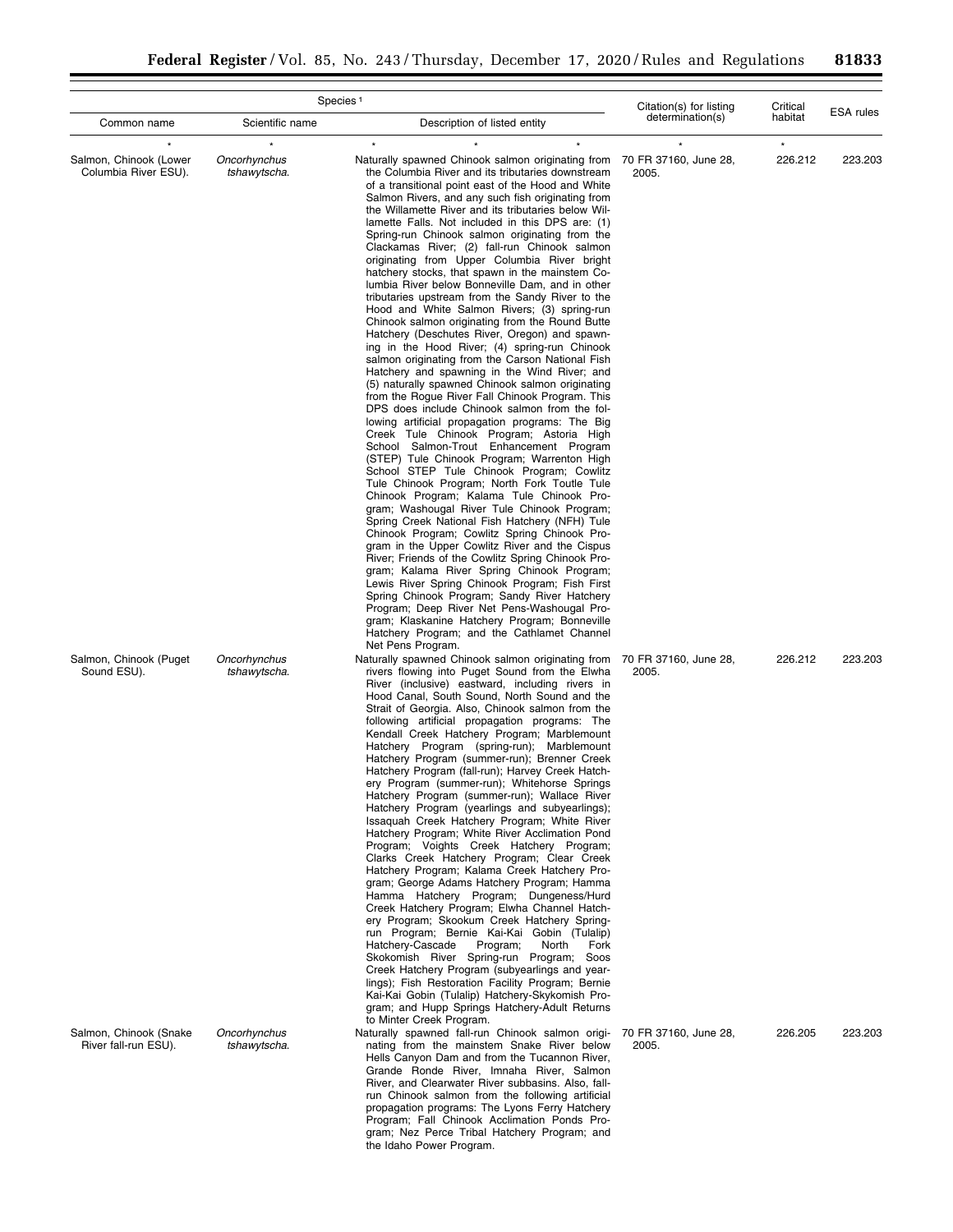÷.

 $\equiv$ 

| Species <sup>1</sup>                                                  |                              |                                                                                                                                                                                                                                                                                                                                                                                                                                                                                                                                                                                                                                                                                                                                                                                                                                                                                                                                                                                                                                                                                                                                                                                                                                                                                                      | Citation(s) for listing        | Critical | <b>ESA</b> rules |  |
|-----------------------------------------------------------------------|------------------------------|------------------------------------------------------------------------------------------------------------------------------------------------------------------------------------------------------------------------------------------------------------------------------------------------------------------------------------------------------------------------------------------------------------------------------------------------------------------------------------------------------------------------------------------------------------------------------------------------------------------------------------------------------------------------------------------------------------------------------------------------------------------------------------------------------------------------------------------------------------------------------------------------------------------------------------------------------------------------------------------------------------------------------------------------------------------------------------------------------------------------------------------------------------------------------------------------------------------------------------------------------------------------------------------------------|--------------------------------|----------|------------------|--|
| Common name                                                           | Scientific name              | Description of listed entity                                                                                                                                                                                                                                                                                                                                                                                                                                                                                                                                                                                                                                                                                                                                                                                                                                                                                                                                                                                                                                                                                                                                                                                                                                                                         | determination(s)               | habitat  |                  |  |
| Salmon, Chinook (Snake<br>River spring/summer-run<br>ESU).            | Oncorhynchus<br>tshawytscha. | Naturally spawned spring/summer-run Chinook<br>salmon originating from the mainstem Snake<br>River and the Tucannon River, Grande Ronde<br>River, Imnaha River, and Salmon River sub-<br>basins. Also, spring/summer-run Chinook salmon<br>from the following artificial propagation programs:<br>The Tucannon River Program; Lostine River Pro-<br>gram; Catherine Creek Program; Lookingglass<br>Hatchery Program; Upper Grande Ronde Pro-<br>gram; Imnaha River Program; McCall Hatchery<br>Program; Johnson Creek Artificial Propagation<br>Enhancement Program; Pahsimeroi Hatchery<br>Program; Sawtooth Hatchery Program; Yankee<br>Fork Program; South For Salmon River Eggbox<br>Program; and the Panther Creek Program.                                                                                                                                                                                                                                                                                                                                                                                                                                                                                                                                                                     | 70 FR 37160, June 28,<br>2005. | 226.205  | 223.203          |  |
| Salmon, Chinook (Upper<br>Willamette River ESU).                      | Oncorhynchus<br>tshawytscha. | Naturally spawned spring-run Chinook salmon origi-<br>nating from the Clackamas River and from the<br>Willamette River and its tributaries above Willam-<br>ette Falls. Also, spring-run Chinook salmon from<br>the following artificial propagation programs: The<br>McKenzie River Hatchery Program; Willamette<br>Hatchery Program; Clackamas Hatchery Pro-<br>gram; North Santiam River Program; South<br>Santiam River Program; and the Mollala River<br>Program.                                                                                                                                                                                                                                                                                                                                                                                                                                                                                                                                                                                                                                                                                                                                                                                                                               | 70 FR 37160, June 28,<br>2005. | 226.212  | 223,203          |  |
| Salmon, chum (Columbia                                                | Oncorhynchus keta            | Naturally spawned chum salmon originating from 70 FR 37160, June 28,                                                                                                                                                                                                                                                                                                                                                                                                                                                                                                                                                                                                                                                                                                                                                                                                                                                                                                                                                                                                                                                                                                                                                                                                                                 |                                | 226.212  | 223.203          |  |
| River ESU).                                                           |                              | the Columbia River and its tributaries in Wash-<br>ington and Oregon. Also, chum salmon from the<br>following artificial propagation programs: The<br>Grays River Program; Washougal River Hatchery/<br>Duncan Creek Program; and the Big Creek<br>Hatchery Program.                                                                                                                                                                                                                                                                                                                                                                                                                                                                                                                                                                                                                                                                                                                                                                                                                                                                                                                                                                                                                                 | 2005.                          |          |                  |  |
| Salmon, chum (Hood<br>Canal summer-run ESU).                          | Oncorhynchus keta            | Naturally spawned summer-run chum salmon origi-<br>nating from Hood Canal and its tributaries as well<br>as from Olympic Peninsula rivers between Hood<br>Canal and Dungeness Bay (inclusive). Also, sum-<br>mer-run chum salmon from the following artificial<br>propagation programs: The Lilliwaup Creek Fish<br>Hatchery Program; and the Tahuya River Pro-<br>gram.                                                                                                                                                                                                                                                                                                                                                                                                                                                                                                                                                                                                                                                                                                                                                                                                                                                                                                                             | 70 FR 37160, June 28,<br>2005. | 226.212  | 223.203          |  |
| Salmon, coho (Lower Co-<br>lumbia River ESU).                         | Oncorhynchus kisutch         | Naturally spawned coho salmon originating from the<br>Columbia River and its tributaries downstream<br>from the Big White Salmon and Hood Rivers (in-<br>clusive) and any such fish originating from the<br>Willamette River and its tributaries below Willam-<br>ette Falls. Also, coho salmon from the following<br>artificial propagation programs: The Grays River<br>Program; Peterson Coho Project; Big Creek<br>Hatchery Program; Astoria High School Salmon-<br>Trout Enhancement Program (STEP) Coho Pro-<br>gram; Warrenton High School STEP Coho Pro-<br>gram; Cowlitz Type-N Coho Program in the<br>Upper and Lower Cowlitz Rivers; Cowlitz Game<br>and Anglers Coho Program; Friends of the Cow-<br>litz Coho Program; North Fork Toutle River Type-<br>S Hatchery Program; Kalama River Type-N Coho<br>Program; Lewis River Type-N Coho Program;<br>Lewis River Type-S Coho Program; Fish First<br>Wild Coho Program; Fish First Type-N Coho Pro-<br>gram; Syverson Project Type-N Coho Program;<br>Washougal River Type-N Coho Program; Eagle<br>Creek National Fish Hatchery Program; Sandy<br>Hatchery Program; Bonneville/Cascade/Oxbow<br>Complex Hatchery Program; Clatsop County<br>Fisheries Net Pen Program; and the Clatsop<br>County Fisheries/Klaskanine Hatchery Program. | 70 FR 37160, June 28,<br>2005. | 226.212  | 223.203          |  |
| Salmon, coho (Oregon<br>Coast ESU).                                   | Oncorhynchus kisutch         | Naturally spawned coho salmon originating from<br>coastal rivers south of the Columbia River and<br>north of Cape Blanco. Also, coho salmon from<br>the Cow Creek Hatchery Program.                                                                                                                                                                                                                                                                                                                                                                                                                                                                                                                                                                                                                                                                                                                                                                                                                                                                                                                                                                                                                                                                                                                  | 76 FR 35755, June 20,<br>2011. | 226.212  | 223.203          |  |
| Salmon, coho (Southern<br>Oregon/Northern Cali-<br>fornia Coast ESU). | Oncorhynchus kisutch         | Naturally spawned coho salmon originating from<br>coastal streams and rivers between Cape Blanco,<br>Oregon, and Punta Gorda, California. Also, coho<br>salmon from the following artificial propagation<br>programs: The Cole Rivers Hatchery Program;<br>Trinity River Hatchery Program; and the Iron Gate<br>Hatchery Program.                                                                                                                                                                                                                                                                                                                                                                                                                                                                                                                                                                                                                                                                                                                                                                                                                                                                                                                                                                    | 70 FR 37160, June 28,<br>2005. | 226.210  | 223.203          |  |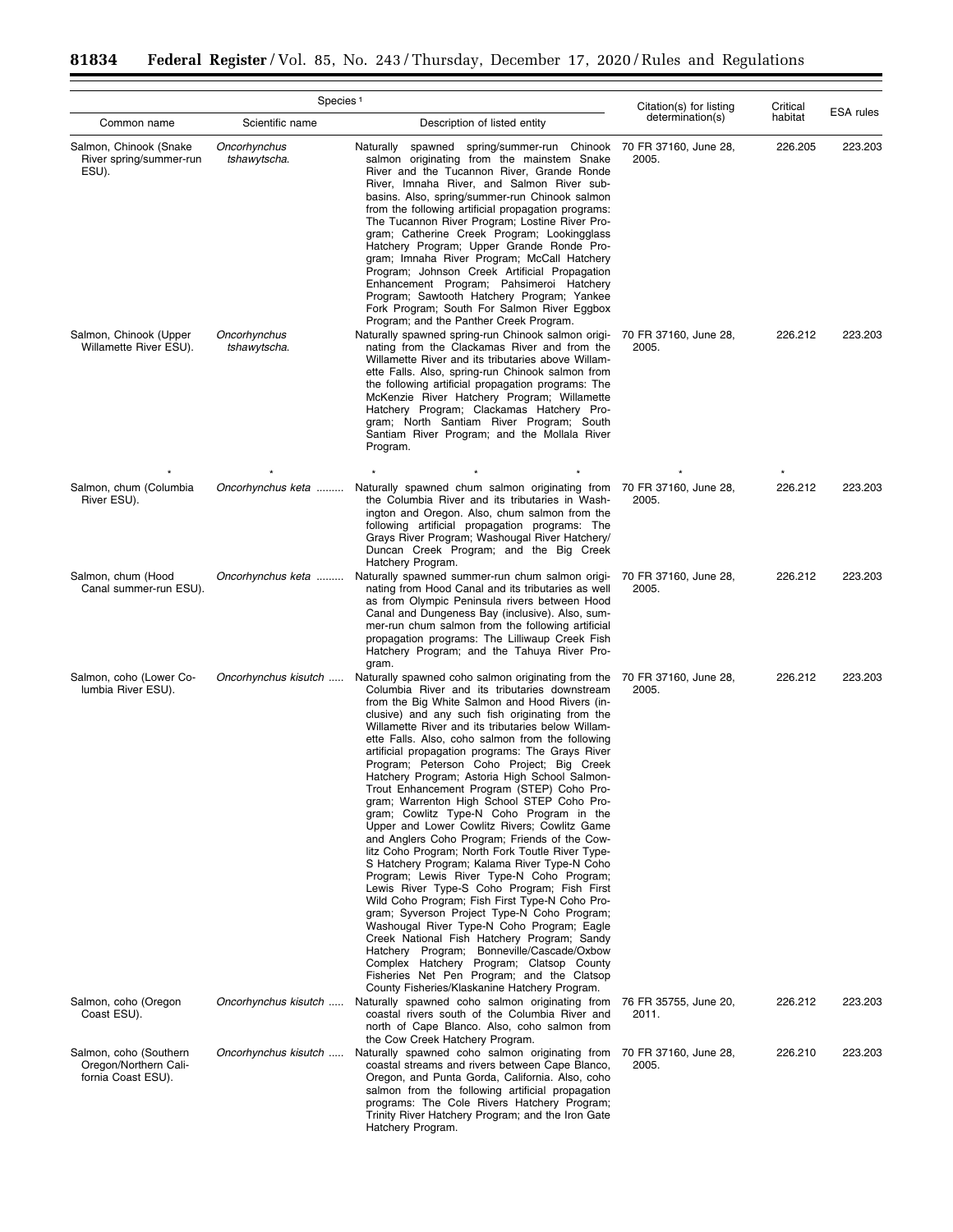|                                                 | Species <sup>1</sup> | Citation(s) for listing                                                                                                                                                                                                                                                                                                                                                                                                                                                                                                                                                                                                                                                                                                                                                                                                      | Critical                          | <b>ESA</b> rules |         |
|-------------------------------------------------|----------------------|------------------------------------------------------------------------------------------------------------------------------------------------------------------------------------------------------------------------------------------------------------------------------------------------------------------------------------------------------------------------------------------------------------------------------------------------------------------------------------------------------------------------------------------------------------------------------------------------------------------------------------------------------------------------------------------------------------------------------------------------------------------------------------------------------------------------------|-----------------------------------|------------------|---------|
| Common name                                     | Scientific name      | determination(s)                                                                                                                                                                                                                                                                                                                                                                                                                                                                                                                                                                                                                                                                                                                                                                                                             | habitat                           |                  |         |
| Salmon, sockeye (Ozette<br>Lake ESU).           | Oncorhynchus nerka   | Naturally spawned sockeye salmon originating from<br>the Ozette River and Ozette Lake and its tribu-<br>taries. Also, sockeye salmon from the Umbrella<br>Creek/Big River Hatchery Program.                                                                                                                                                                                                                                                                                                                                                                                                                                                                                                                                                                                                                                  | 70 FR 37160, June 28,<br>2005.    | 226.212          | 223.203 |
| Steelhead (California Cen-<br>tral Valley DPS). | Oncorhynchus mykiss  | anadromous<br>Naturally<br>spawned<br>(steelhead) originating below natural and man-<br>made impassable barriers from the Sacramento<br>and San Joaquin Rivers and their tributaries; ex-<br>cludes such fish originating from San Francisco<br>and San Pablo Bays and their tributaries. This<br>DPS includes steelhead from the following artifi-<br>cial propagation programs: The Coleman National<br>Fish Hatchery Program; Feather River Fish<br>Hatchery Program; and the Mokelumne River<br>Hatchery Program.                                                                                                                                                                                                                                                                                                        | O. mykiss 71 FR 834, Jan. 5, 2006 | 226.211          | 223.203 |
| Steelhead (Central Cali-<br>fornia Coast DPS).  | Oncorhynchus mykiss  | Naturally spawned<br>anadromous<br>O. mykiss<br>(steelhead) originating below natural and man-<br>made impassable barriers from the Russian River<br>to and including Aptos Creek, and all drainages<br>of San Francisco and San Pablo Bays eastward<br>to Chipps Island at the confluence of the Sac-<br>ramento and San Joaquin Rivers. Also, steelhead<br>from the following artificial propagation programs:<br>The Don Clausen Fish Hatchery Program, and<br>the Kingfisher Flat Hatchery Program (Monterey<br>Bay Salmon and Trout Project).                                                                                                                                                                                                                                                                           | 71 FR 834, Jan. 5, 2006           | 226.211          | 223.203 |
| Steelhead (Lower Colum-<br>bia River DPS).      | Oncorhynchus mykiss  | Naturally spawned<br>anadromous O. mykiss<br>(steelhead) originating below natural and man-<br>made impassable barriers from rivers between<br>the Cowlitz and Wind Rivers (inclusive) and the<br>Willamette and Hood Rivers (inclusive); excludes<br>such fish originating from the upper Willamette<br>River basin above Willamette Falls. This DPS in-<br>cludes steelhead from the following artificial prop-<br>agation programs: The Cowlitz Trout Hatchery<br>Late Winter-run Program (Lower Cowlitz); Kalama<br>River Wild Winter-run and Summer-run Programs;<br>Clackamas Hatchery Late Winter-run Program;<br>Sandy Hatchery Late Winter-run Program; Hood<br>River Winter-run Program; Lewis River Wild Late-<br>run Winter Steelhead Program; Upper Cowlitz<br>Wild Program; and the Tilton River Wild Program. | 71 FR 834, Jan. 5, 2006           | 226.212          | 223.203 |
| Steelhead (Middle Colum-<br>bia River DPS).     | Oncorhynchus mykiss  | spawned anadromous O. mykiss<br>Naturally<br>(steelhead) originating below natural and man-<br>made impassable barriers from the Columbia<br>River and its tributaries upstream of the Wind and<br>Hood Rivers (exclusive) to and including the Yak-<br>ima River; excludes such fish originating from the<br>Snake River basin. This DPS includes steelhead<br>from the following artificial propagation programs:<br>The Touchet River Endemic Program; Yakima<br>River Kelt Reconditioning Program (in Satus<br>Creek, Toppenish Creek, Naches River, and<br>Upper Yakima River); Umatilla River Program;<br>and the Deschutes River Program. This DPS<br>does not include steelhead that are designated as<br>part of an experimental population.                                                                        | 71 FR 834, Jan. 5, 2006           | 226.212          | 223.203 |
| Steelhead (Puget Sound<br>DPS).                 | Oncorhynchus mykiss  | anadromous<br>O. mykiss<br>Naturally<br>spawned<br>(steelhead) originating below natural and man-<br>made impassable barriers from rivers flowing into<br>Puget Sound from the Elwha River (inclusive)<br>eastward, including rivers in Hood Canal, South<br>Sound, North Sound and the Strait of Georgia.<br>Also, steelhead from the following artificial propa-<br>gation programs: The Green River Natural Pro-<br>gram; White River Winter Steelhead Supplemen-<br>tation Program; Hood Canal Supplementation<br>Program; Lower Elwha Fish Hatchery Wild<br>Steelhead Recovery Program; and the Fish Res-<br>toration Facility Program.                                                                                                                                                                                 | 72 FR 26722, May 11,<br>2007.     | 226.212          | 223.203 |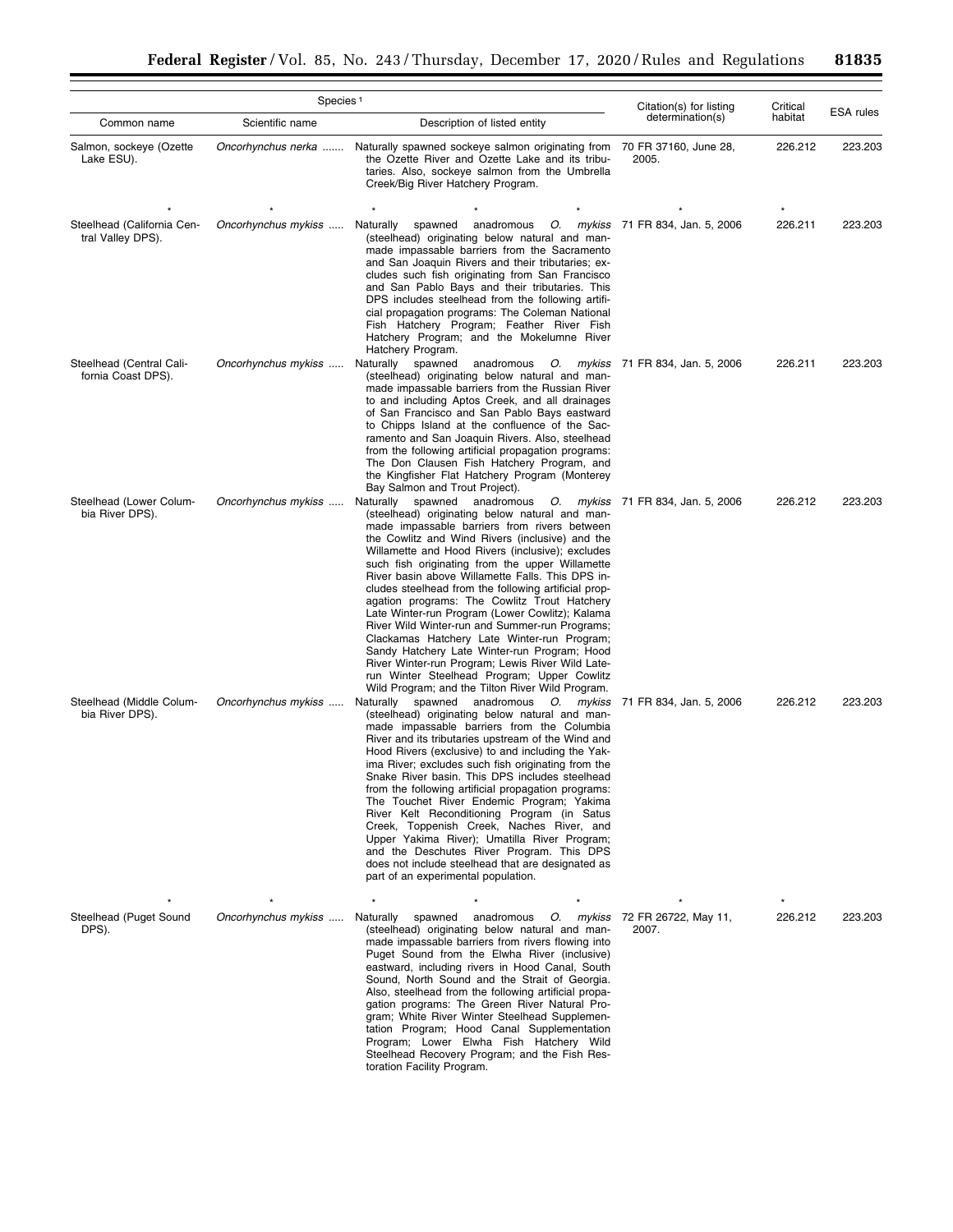|                                            | Species <sup>1</sup> |                                                                                                                                                                                                                                                                                                                                                                                                                                                                                                                                      |                    |           | Citation(s) for listing | Critical |                  |
|--------------------------------------------|----------------------|--------------------------------------------------------------------------------------------------------------------------------------------------------------------------------------------------------------------------------------------------------------------------------------------------------------------------------------------------------------------------------------------------------------------------------------------------------------------------------------------------------------------------------------|--------------------|-----------|-------------------------|----------|------------------|
| Common name                                | Scientific name      | Description of listed entity                                                                                                                                                                                                                                                                                                                                                                                                                                                                                                         |                    |           | determination(s)        | habitat  | <b>ESA</b> rules |
| Steelhead (Snake River<br>Basin DPS).      | Oncorhynchus mykiss  | Naturally<br>spawned anadromous O. mykiss 71 FR 834, Jan. 5, 2006<br>(steelhead) originating below natural and man-<br>made impassable barriers from the Snake River<br>basin. Also, steelhead from the following artificial<br>propagation programs: The Tucannon River Pro-<br>gram; Dworshak National Fish Hatchery Program;<br>East Fork Salmon River Natural Program; Little<br>Sheep Creek/Imnaha River Hatchery Program;<br>Salmon River B-run Program; and the South Fork<br>Clearwater (Clearwater Hatchery) B-run Program. |                    |           |                         | 226.212  | 223.203          |
| Steelhead (Upper Colum-<br>bia River DPS). | Oncorhynchus mykiss  | Naturally<br>(steelhead) originating below natural and man-<br>made impassable barriers from the Columbia<br>River and its tributaries upstream of the Yakima<br>River to the U.S.-Canada border. Also, steelhead<br>from the following artificial propagation programs:<br>The Wenatchee River Program; Wells Complex<br>Hatchery Program (in the Methow River); Win-<br>throp National Fish Hatchery Program; Ringold<br>Hatchery Program; and the Okanogan River Pro-<br>gram.                                                    | spawned anadromous | O. mykiss | 71 FR 834, Jan. 5, 2006 | 226.212  | 223.203          |
|                                            |                      |                                                                                                                                                                                                                                                                                                                                                                                                                                                                                                                                      |                    |           |                         |          |                  |

<sup>1</sup> Species includes taxonomic species, subspecies, distinct population segments (DPSs) (for a policy statement, see 61 FR 4722, February 7, 1996), and evolutionarily significant units (ESUs) (for a policy statement, see 5

\* \* \* \* \*

# **PART 224—ENDANGERED MARINE AND ANADROMOUS SPECIES**

■ 3. The authority citation for part 224 continues to read as follows:

**Authority:** 16 U.S.C. 1531–1543 and 16 U.S.C. 1361 *et seq.* 

 $\blacksquare$  4. In § 224.101, amend the table in paragraph (h) by revising the entries for ''Salmon, Chinook (Sacramento River winter-run ESU)''; ''Salmon, Chinook (Upper Columbia River spring-run ESU)''; ''Salmon, coho (Central

California Coast ESU);'' and ''Salmon, sockeye (Snake River ESU)'' to read as follows:

**§ 224.101 Enumeration of endangered marine and anadromous species.** 

\* \* \* \* \*

(h) \* \* \*

| Species <sup>1</sup>                                          |                              |                                                                                                                                                                                                                                                                                                                                                                                                                                                                                                                                                         |  | Citation(s) for listing                                      | Critical | <b>ESA</b> rules |
|---------------------------------------------------------------|------------------------------|---------------------------------------------------------------------------------------------------------------------------------------------------------------------------------------------------------------------------------------------------------------------------------------------------------------------------------------------------------------------------------------------------------------------------------------------------------------------------------------------------------------------------------------------------------|--|--------------------------------------------------------------|----------|------------------|
| Common name                                                   | Scientific name              | Description of listed entity                                                                                                                                                                                                                                                                                                                                                                                                                                                                                                                            |  | determination(s)                                             | habitat  |                  |
|                                                               |                              | <b>Fishes</b>                                                                                                                                                                                                                                                                                                                                                                                                                                                                                                                                           |  |                                                              |          |                  |
|                                                               |                              |                                                                                                                                                                                                                                                                                                                                                                                                                                                                                                                                                         |  |                                                              |          |                  |
| Salmon, Chinook (Sac-<br>ramento River winter-run<br>ESU).    | Oncorhynchus<br>tshawytscha. | Naturally spawned winter-run Chinook salmon origi-<br>nating from the Sacramento River and its tribu-<br>taries. Also, winter-run Chinook salmon from the<br>following artificial propagation programs: The Liv-<br>ingston Stone National Fish Hatchery (Sup-<br>plementation and Captive Broodstock).                                                                                                                                                                                                                                                 |  | 70 FR 37160, June 28,<br>2005.                               | 226.204  | <b>NA</b>        |
| Salmon, Chinook (Upper<br>Columbia River spring-<br>run ESU). | Oncorhynchus<br>tshawytscha. | Naturally spawned spring-run Chinook salmon origi-<br>nating from Columbia River tributaries upstream<br>of the Rock Island Dam and downstream of Chief<br>Joseph Dam (excluding the Okanogan River<br>subbasin). Also, spring-run Chinook salmon from<br>the following artificial propagation programs: The<br>Twisp River Program; Chief Joseph spring Chi-<br>nook Hatchery Program (Okanogan release);<br>Methow Program; Winthrop National Fish Hatch-<br>ery Program; Chiwawa River Program; White<br>River Program; and the Nason Creek Program. |  | 70 FR 37160, June 28,<br>2005.                               | 226.212  | <b>NA</b>        |
| Salmon, coho (Central<br>California Coast ESU).               | Oncorhynchus kisutch         | Naturally spawned coho salmon originating from riv-<br>ers south of Punta Gorda, California to and in-<br>cluding Aptos Creek, as well as such coho salm-<br>on originating from tributaries to San Francisco<br>Bay. Also, coho salmon from the following artifi-<br>cial propagation programs: The Don Clausen Fish<br>Hatchery Captive Broodstock Program; the Scott<br>Creek/King Fisher Flats Conservation Program;<br>and the Scott Creek Captive Broodstock Program.                                                                             |  | 70 FR 37160, June 28,<br>2005; 77 FR 19552,<br>Apr. 2, 2012. | 226.210  | <b>NA</b>        |
| Salmon, sockeye (Snake<br>River ESU).                         | Oncorhynchus nerka           | Naturally spawned anadromous and residual sock-<br>eye salmon originating from the Snake River<br>basin. Also, sockeye salmon from the Redfish<br>Lake Captive Broodstock Program and the Snake<br>River Sockeye Salmon Hatchery Program.                                                                                                                                                                                                                                                                                                               |  | 70 FR 37160, June 28,<br>2005.                               | 226.205  | <b>NA</b>        |